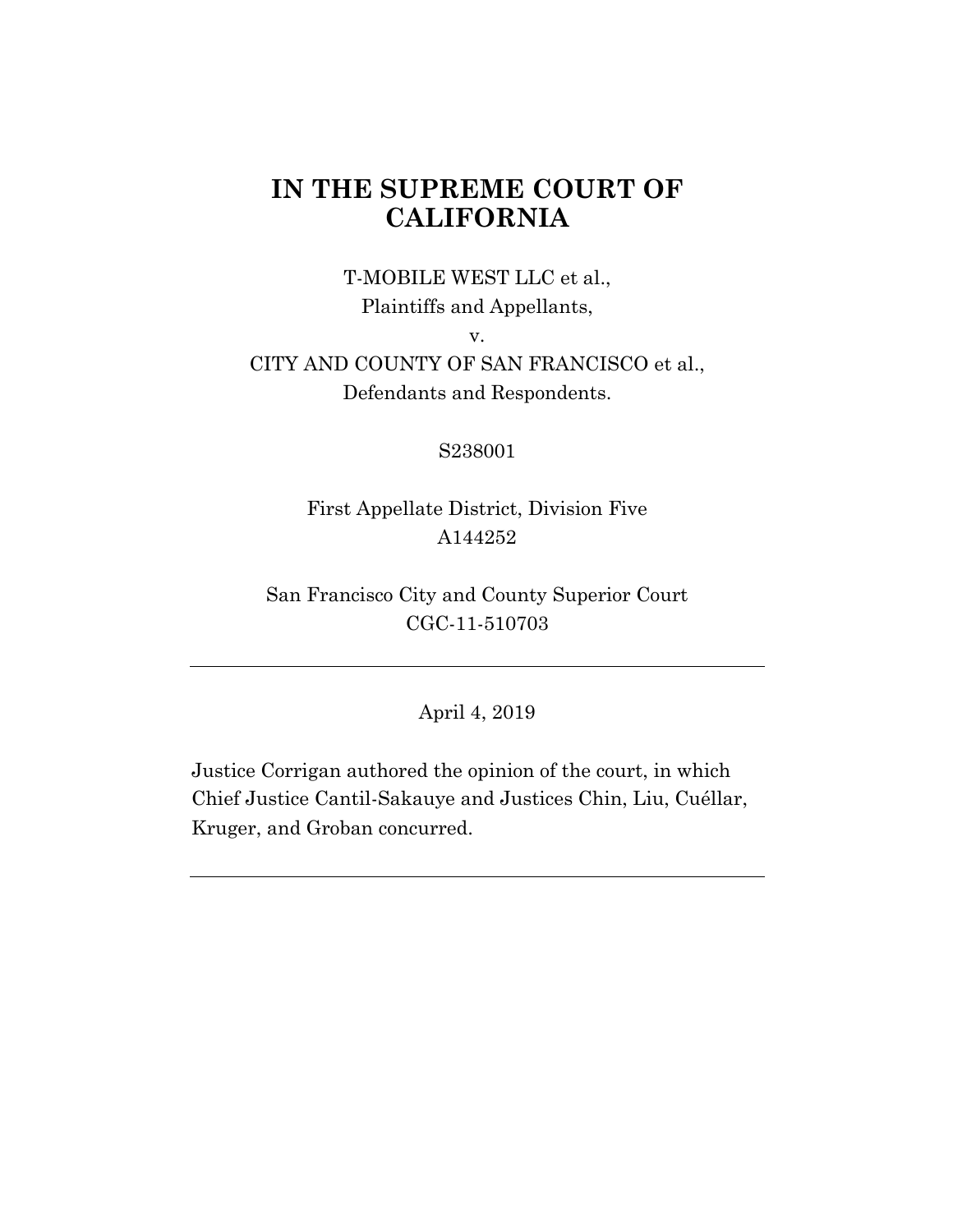# T-MOBILE WEST LLC v. CITY AND COUNTY OF SAN FRANCISCO

### S238001

#### Opinion of the Court by Corrigan, J.

By ordinance the City and County of San Francisco (the City) requires wireless telephone service companies to obtain permits to install and maintain lines and equipment in public rights-of-way. Some permits will not issue unless the application conforms to the City's established aesthetic guidelines. Plaintiffs assert a facial challenge urging that (1) the ordinance is preempted by state law and (2) even if not preempted, the ordinance violates a state statute. The trial court and the Court of Appeal rejected both arguments. We do likewise.

#### **I. BACKGROUND**

Plaintiffs are telecommunications companies. They install and operate wireless equipment throughout the City, including on utility poles located along public roads and highways.<sup>1</sup> In January 2011, the City adopted ordinance No.

l

<sup>&</sup>lt;sup>1</sup> The plaintiffs named in the operative complaint were T-Mobile West Corporation, NextG Networks of California, Inc., and ExteNet Systems (California) LLC. T-Mobile West Corporation has also appeared in this litigation as T-Mobile West LLC. NextG Networks of California, Inc. has also appeared as Crown Castle NG West LLC and Crown Castle NG West Inc. (*T-Mobile West LLC v. City and County of San Francisco* (2016) 3 Cal.App.5th 334, 340, fn. 3 (*T-Mobile West*).)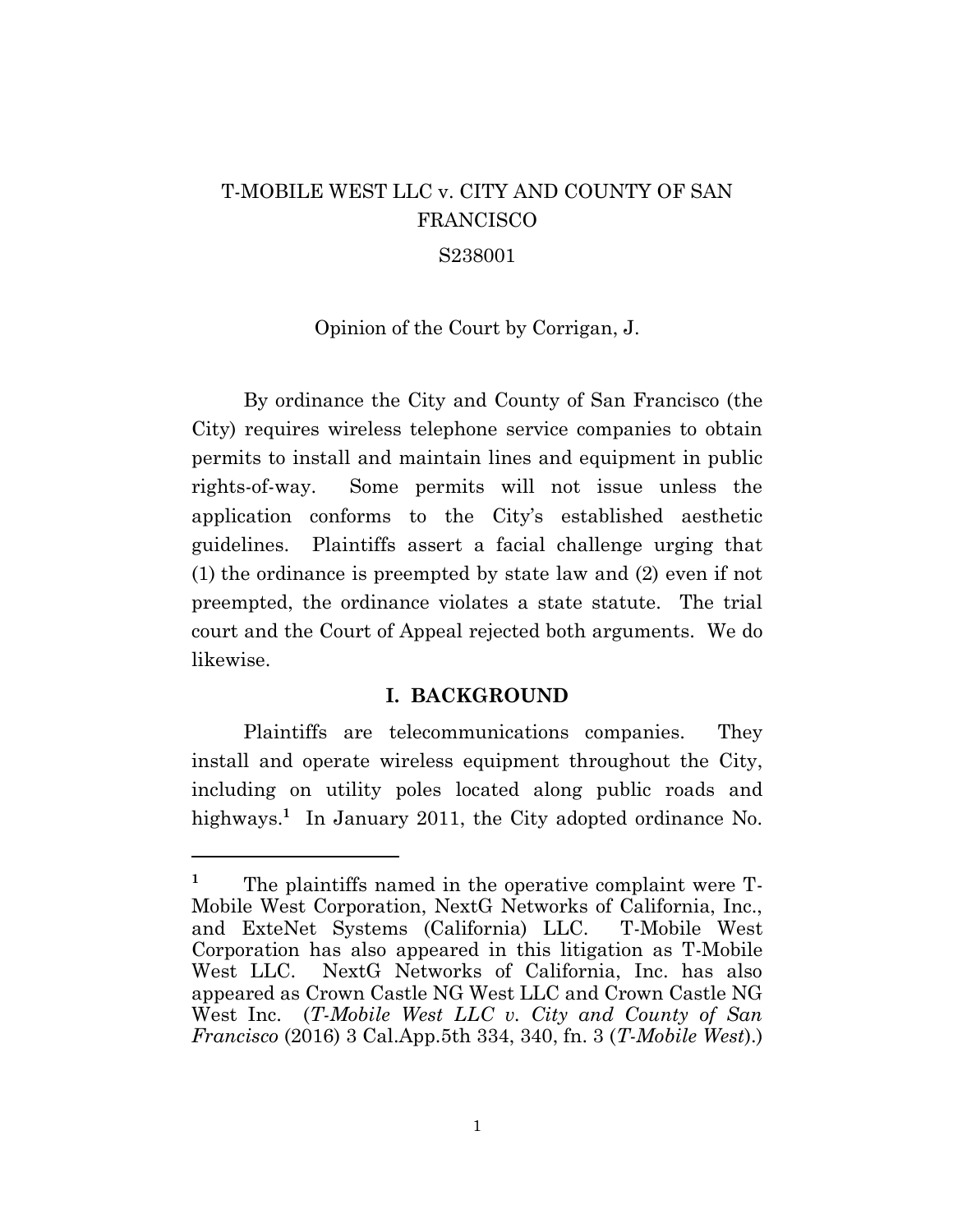12-11 (the Ordinance),**<sup>2</sup>** which requires "any Person seeking to construct, install, or maintain a Personal Wireless Service Facility in the Public Rights-of-Way to obtain" a permit. (S.F. Pub. Works Code, art. 25, § 1500, subd. (a).) In adopting the Ordinance, the board of supervisors noted that the City "is widely recognized to be one of the world's most beautiful cities," which is vital to its tourist industry and an important reason that residents and businesses locate there. Due to growing demand, requests from the wireless industry to place equipment on utility poles had increased. The board opined that the City needed to regulate the placement of this equipment to prevent installation in ways or locations "that will diminish the City's beauty." The board acknowledged that telephone corporations have a right, under state law, "to use the public rights-of-way to install and maintain 'telephone lines' and related facilities required to provide telephone service." But it asserted that local governments may "enact laws that limit the intrusive effect of these lines and facilities."

The Ordinance specifies areas designated for heightened aesthetic review. (See S.F. Pub. Works Code, art. 25, § 1502.) These include historic districts and areas that have " 'good' " or " 'excellent' " views or are adjacent to parks or open spaces.

 $\overline{a}$ 

Not all plaintiffs install and operate the same equipment, but there is no dispute that they are all " 'telephone corporation[s],' " as that term is defined by Public Utilities Code section 234, nor that all of the equipment in question fits within the definition of " 'telephone line' " in Public Utilities Code section 233. All unspecified statutory references are to the Public Utilities Code.

**<sup>2</sup>** The Ordinance was codified as article 25 of the San Francisco Public Works Code.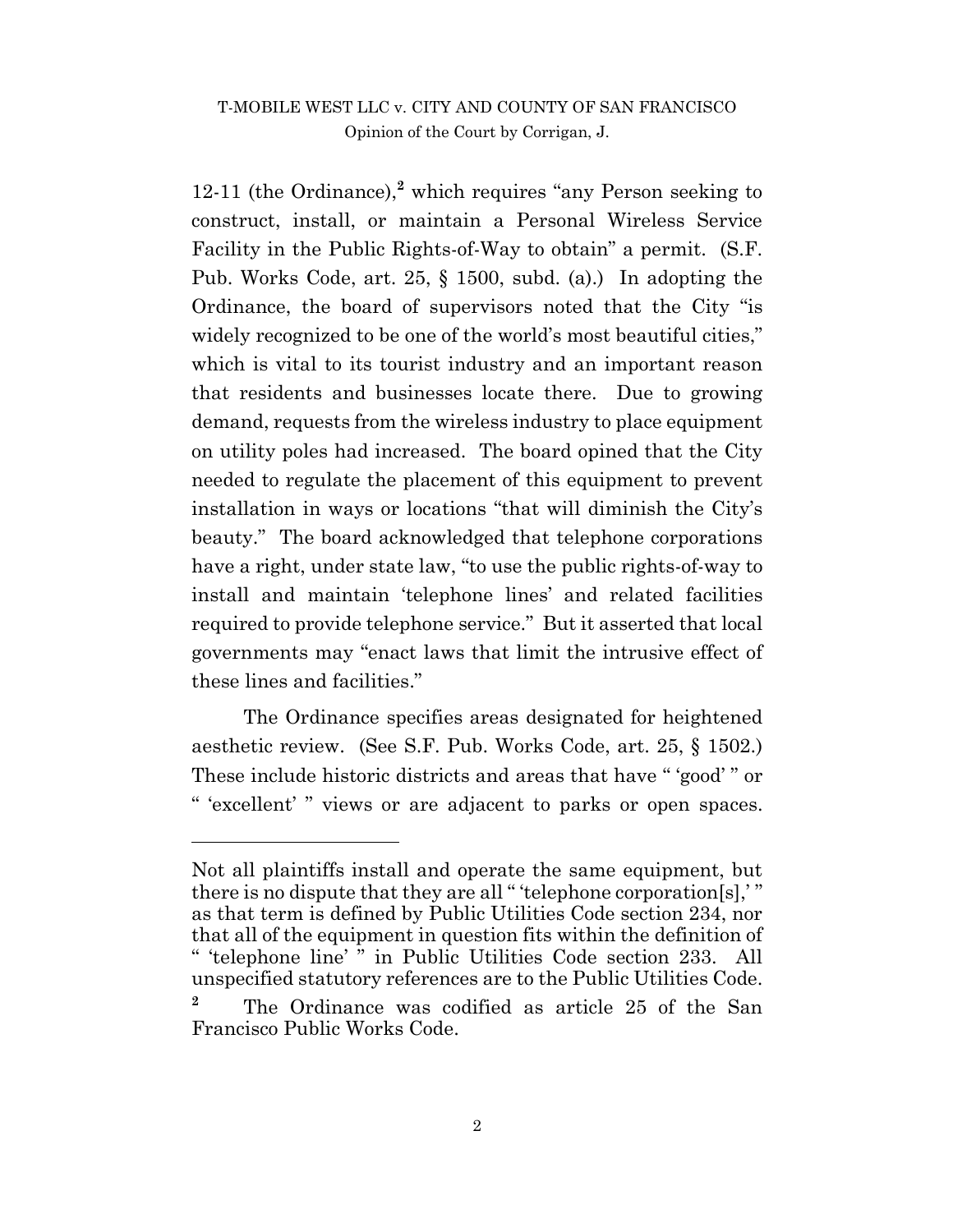(*Ibid*.) The Ordinance establishes various standards of aesthetic compatibility for wireless equipment. In historic districts, for example, installation may only be approved if the City's planning department determines that it would not "significantly degrade the aesthetic attributes that were the basis for the special designation" of the building or district. (S.F. Pub. Works Code, art. 25, § 1502; see also *id*., §§ 1508, 1509, 1510.) In "view" districts, proposed installation may not "significantly impair" the protected views.**<sup>3</sup>** (S.F. Pub. Works Code, art. 25, § 1502.)

Plaintiffs sought declaratory and injunctive relief. The operative complaint alleged five causes of action, only one of which is at issue.<sup>4</sup> It alleges the Ordinance and implementing regulations are preempted by section 7901 and violate section 7901.1. Under section 7901, "telephone corporations may construct . . . telephone lines along and upon any public road or highway, along or across any of the waters or lands within this State, and may erect poles, posts, piers, or abutments for supporting the insulators, wires, and other necessary fixtures of their lines, in such manner and at such points as not to incommode the public use of the road or highway or interrupt

**<sup>3</sup>** The Court of Appeal discussed other provisions of a previous enactment of the Ordinance that are not in issue here. (*T-Mobile West*, *supra*, 3 Cal.App.5th at pp. 340-341.) We review the current version of the Ordinance. (*Kash Enterprises, Inc. v. City of Los Angeles* (1977) 19 Cal.3d 294, 306, fn. 6.)

**<sup>4</sup>** Plaintiffs' first, second, fourth, and fifth causes of action are not before us. The first cause of action was resolved in plaintiffs' favor by summary adjudication. The second was dismissed by plaintiffs before trial. The fourth was resolved in City's favor by summary adjudication. And the fifth was resolved in plaintiffs' favor after trial.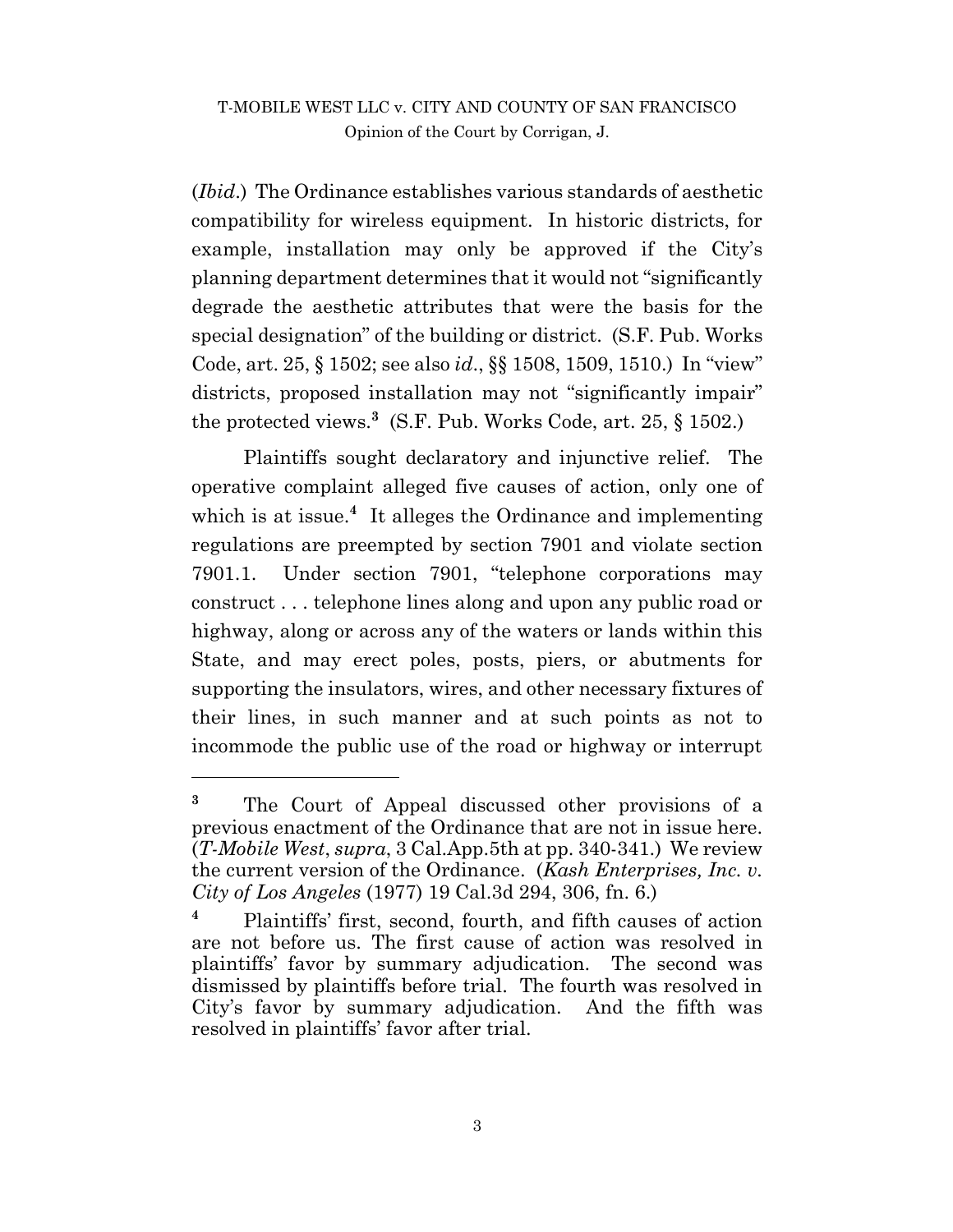the navigation of the waters."**<sup>5</sup>** According to plaintiffs, section 7901 preempted the Ordinance to the extent it allowed the City to condition permit approval on aesthetic considerations.

Section 7901.1 sets out the Legislature's intent, "consistent with Section 7901, that municipalities shall have the right to exercise reasonable control as to the time, place, and manner in which roads, highways, and waterways are accessed." (§ 7901.1, subd. (a).) But section 7901.1 also provides that, to be considered reasonable, the control exercised "shall, at a minimum, be applied to all entities in an equivalent manner." (§ 7901.1, subd. (b).) Plaintiffs alleged the Ordinance violated subdivision (b) of section 7901.1 by treating wireless providers differently from other telephone corporations.

The trial court ruled that section 7901 did not preempt the challenged portions of the Ordinance and rejected plaintiffs' claim that it violated section 7901.1. The Court of Appeal affirmed. (*T-Mobile West*, *supra*, 3 Cal.App.5th at pp. 339, 359.)

#### **II. DISCUSSION**

#### *A. Section 7901 Does Not Preempt the Ordinance*

#### *1. Preemption Principles*

l

Under the California Constitution, cities and counties "may make and enforce within [their] limits all local, police, sanitary, and other ordinances and regulations not in conflict with general laws." (Cal. Const., art. XI, § 7.) General laws are those that apply statewide and deal with matters of statewide

<sup>&</sup>lt;sup>5</sup> This case does not involve the construction or installation of lines or equipment across state waters. Thus, we limit our discussion to lines installed along public roads and highways, which we refer to collectively as public roads.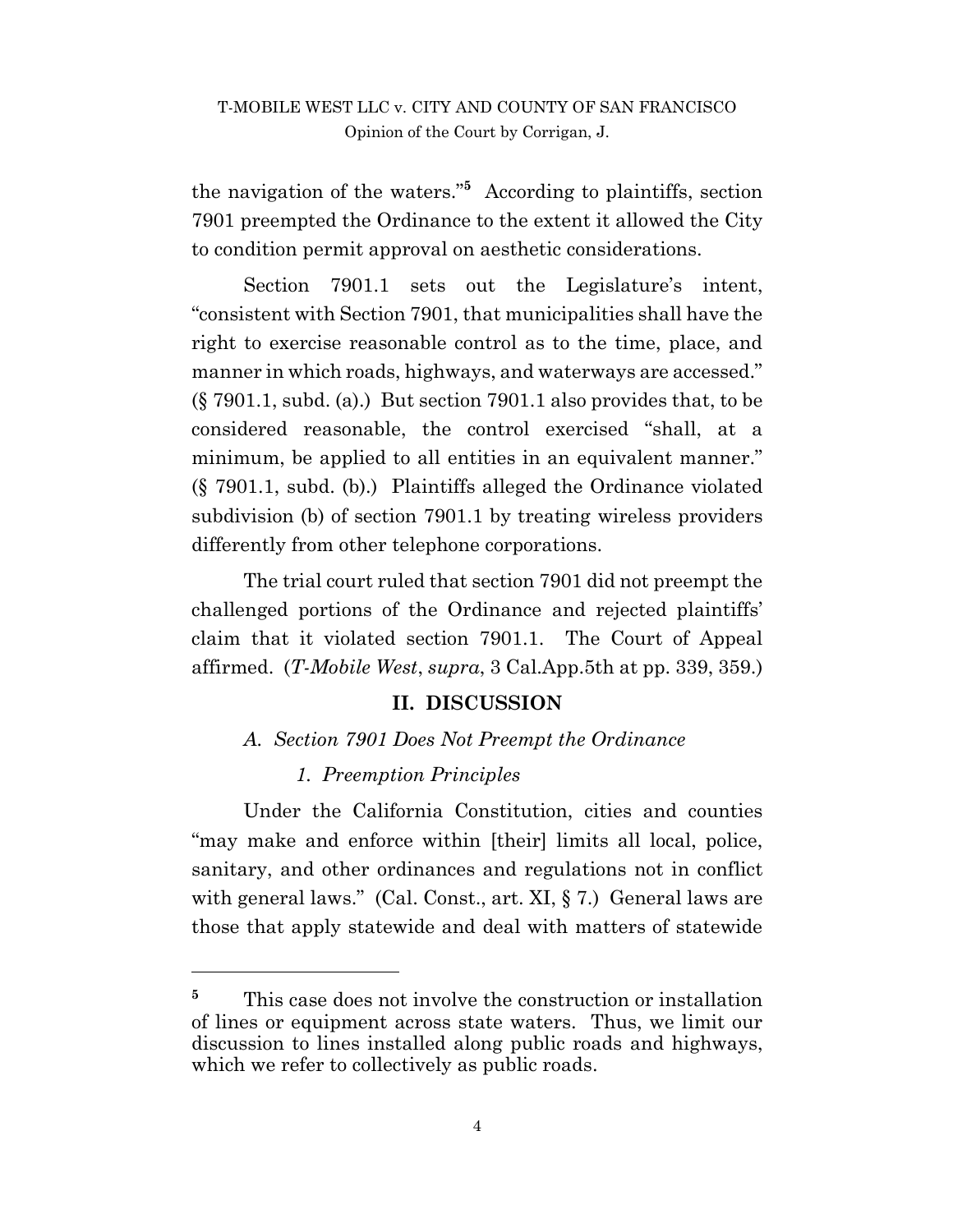concern. (*Eastlick v. City of Los Angeles* (1947) 29 Cal.2d 661, 665.) The "inherent local police power includes broad authority to determine, for purposes of the public health, safety, and welfare, the appropriate uses of land within a local jurisdiction's borders." (*City of Riverside v. Inland Empire Patients Health & Wellness Center, Inc*. (2013) 56 Cal.4th 729, 738 (*City of Riverside*); see also *Big Creek Lumber Co. v. County of Santa Cruz* (2006) 38 Cal.4th 1139, 1151 (*Big Creek Lumber*).) The local police power generally includes the authority to establish aesthetic conditions for land use. (*Ehrlich v. City of Culver City* (1996) 12 Cal.4th 854, 886; *Disney v. City of Concord* (2011) 194 Cal.App.4th 1410, 1416.)

"[L]ocal legislation that conflicts with state law is void." (*City of Riverside*, *supra*, 56 Cal.4th at p. 743, citing *Sherwin-Williams Co. v. City of Los Angeles* (1993) 4 Cal.4th 893, 897.) A conflict exists when the local legislation " ' " 'duplicates, contradicts, or enters an area fully occupied by general law, either expressly or by legislative implication.'" " (*Sherwin-Williams*, at p. 897.) Local legislation duplicates general law if both enactments are coextensive. (*Ibid*., citing *In re Portnoy* (1942) 21 Cal.2d 237, 240.) Local legislation is contradictory when it is inimical to general law. (*Sherwin-Williams*, at p. 898, citing *Ex parte Daniels* (1920) 183 Cal. 636, 641-648.) State law fully occupies a field "when the Legislature 'expressly manifest[s]' its intent to occupy the legal area or when the Legislature 'impliedly' occupies the field." (*O'Connell v. City of Stockton* (2007) 41 Cal.4th 1061, 1068 (*O'Connell*), citing *Sherwin-Williams*, at p. 898.)

The party claiming preemption has the burden of proof. (*Big Creek Lumber*, *supra*, 38 Cal.4th at p. 1149.) "[W]hen local government regulates in an area over which it traditionally has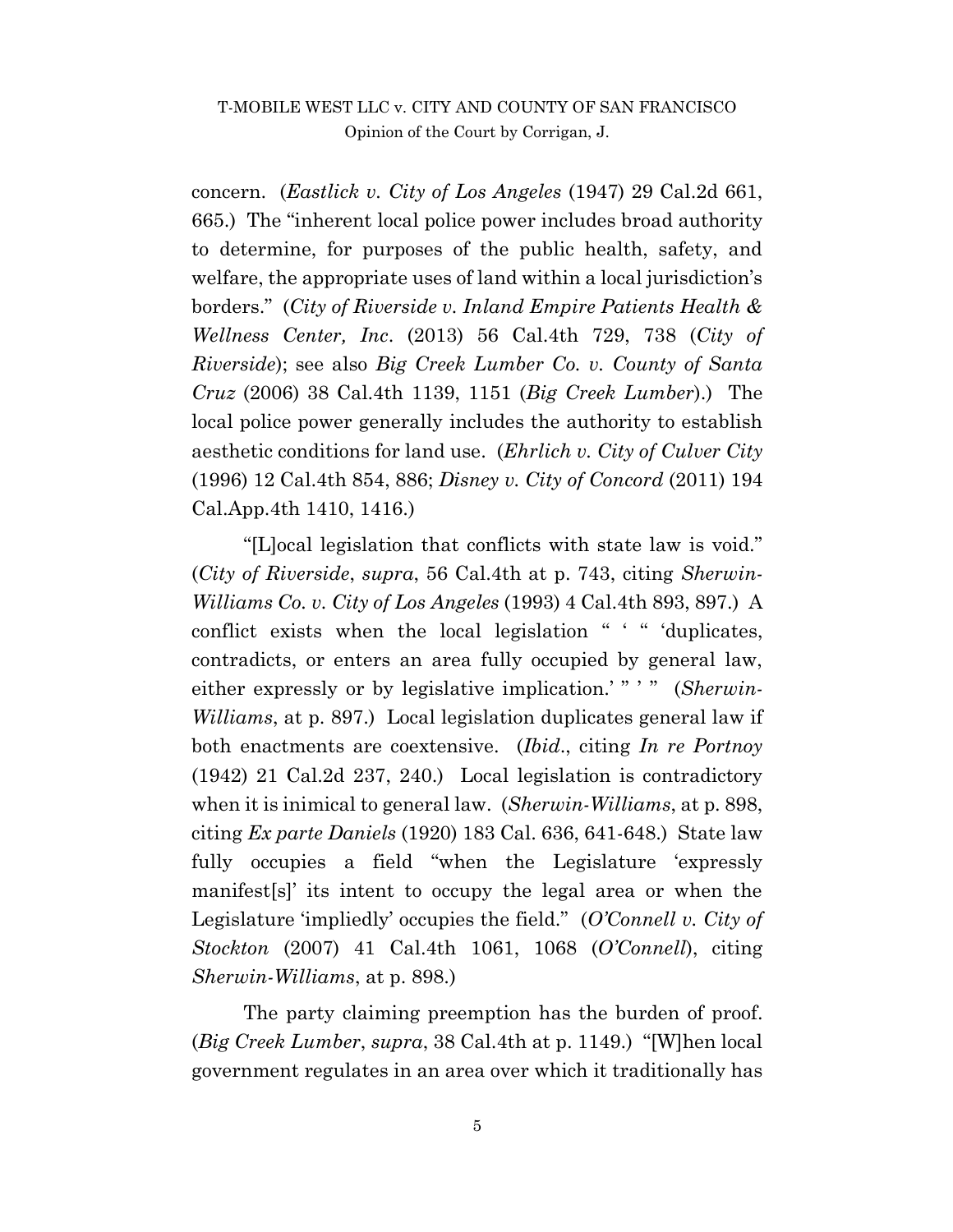exercised control, such as the location of particular land uses, California courts will presume" the regulation is not preempted unless there is a clear indication of preemptive intent. (*Ibid*., citing *IT Corp. v. Solano County Bd. of Supervisors* (1991) 1 Cal.4th 81, 93.) Ruling on a facial challenge to a local ordinance, the court considers the text of the measure itself, not its application to any particular circumstances or individual. (*San Francisco Apartment Assn. v. City and County of San Francisco* (2016) 3 Cal.App.5th 463, 487, citing *Pieri v. City and County of San Francisco* (2006) 137 Cal.App.4th 886, 894, which in turn cites *Tobe v. City of Santa Ana* (1995) 9 Cal.4th 1069, 1084.)**<sup>6</sup>**

#### *2. Analysis*

 $\overline{a}$ 

Section 7901 provides that telephone corporations may construct lines and erect equipment along public roads in ways and locations that do not "incommode the public use of the road." We review the statute's language to determine the scope of the rights it grants to telephone corporations and whether, by

<sup>&</sup>lt;sup>6</sup> There is some uncertainty regarding the standard for facial constitutional challenges to statutes and local ordinances. (*Today's Fresh Start, Inc. v. Los Angeles County Office of Education* (2013) 57 Cal.4th 197, 218.) Some cases have held that legislation is invalid if it conflicts in the generality or great majority of cases. (*Guardianship of Ann S.* (2009) 45 Cal.4th 1110, 1126.) Others have articulated a stricter standard, holding that legislation is invalid only if it presents a total and fatal conflict with applicable constitutional prohibitions. (*Ibid*.; see also *Tobe v. City of Santa Ana*, *supra*, 9 Cal.4th at p. 1084.) We need not settle on a precise formulation of the applicable standard because, as explained below, we find no inherent conflict between the Ordinance and section 7901. Thus, plaintiffs' claim fails under any articulated standard.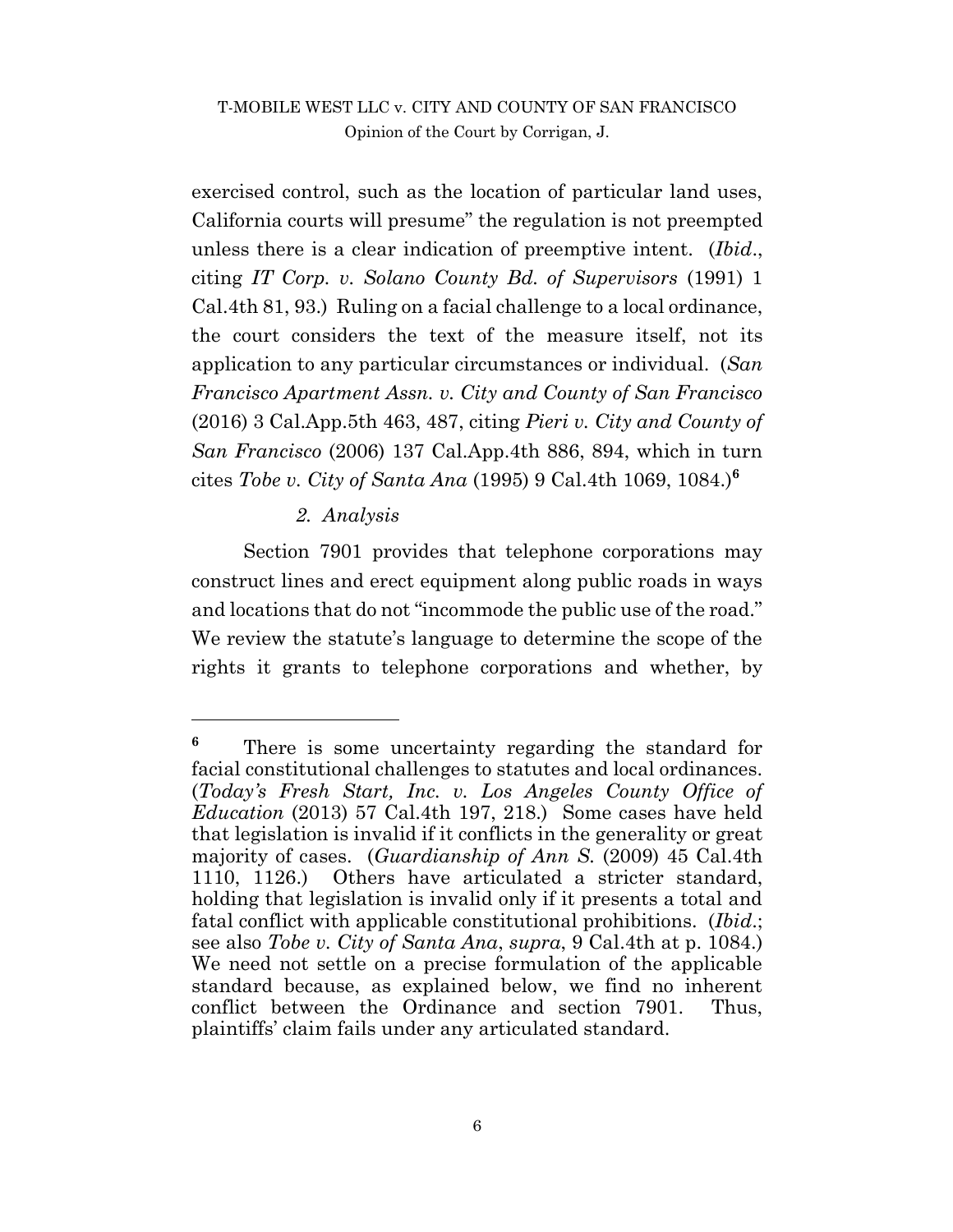granting those rights, the Legislature intended to preempt local regulation based on aesthetic considerations. These questions of law are subject to de novo review. (*Bruns v. E-Commerce Exchange, Inc.* (2011) 51 Cal.4th 717, 724; *Farm Raised Salmon Cases* (2008) 42 Cal.4th 1077, 1089, fn. 10.)

The parties agree that section 7901 grants telephone corporations a statewide franchise to engage in the telecommunications business.**<sup>7</sup>** (See *Western Union Tel. Co. v. Visalia* (1906) 149 Cal. 744, 750 (*Visalia*).) Thus, a local government cannot insist that a telephone corporation obtain a *local* franchise to operate within its jurisdiction. (See *Visalia*, at p. 751; see also *Pac. Tel. & Tel. Co. v. City & County of S. F.* (1959) 51 Cal.2d 766, 771 (*Pacific Telephone I*).) The parties also agree that the franchise rights conferred are limited by the prohibition against incommoding the public use of roads, and that local governments have authority to prevent those impacts.

Plaintiffs argue section 7901 grants them more than the mere right to operate. In their view, section 7901 grants them the right to construct lines and erect equipment along public roads so long as they do not obstruct the path of travel. The necessary corollary to this right is that local governments cannot prevent the construction of lines and equipment unless the installation of the facilities will obstruct the path of travel. Plaintiffs urge that the Legislature enacted section 7901 to promote technological advancement and ensure a functioning, statewide telecommunications system. In light of those

l

**<sup>7</sup>** In this context, a franchise is a "government-conferred right or privilege to engage in specific business or to exercise corporate powers." (Black's Law Dict. (10th ed. 2014) p. 772, col. 2.)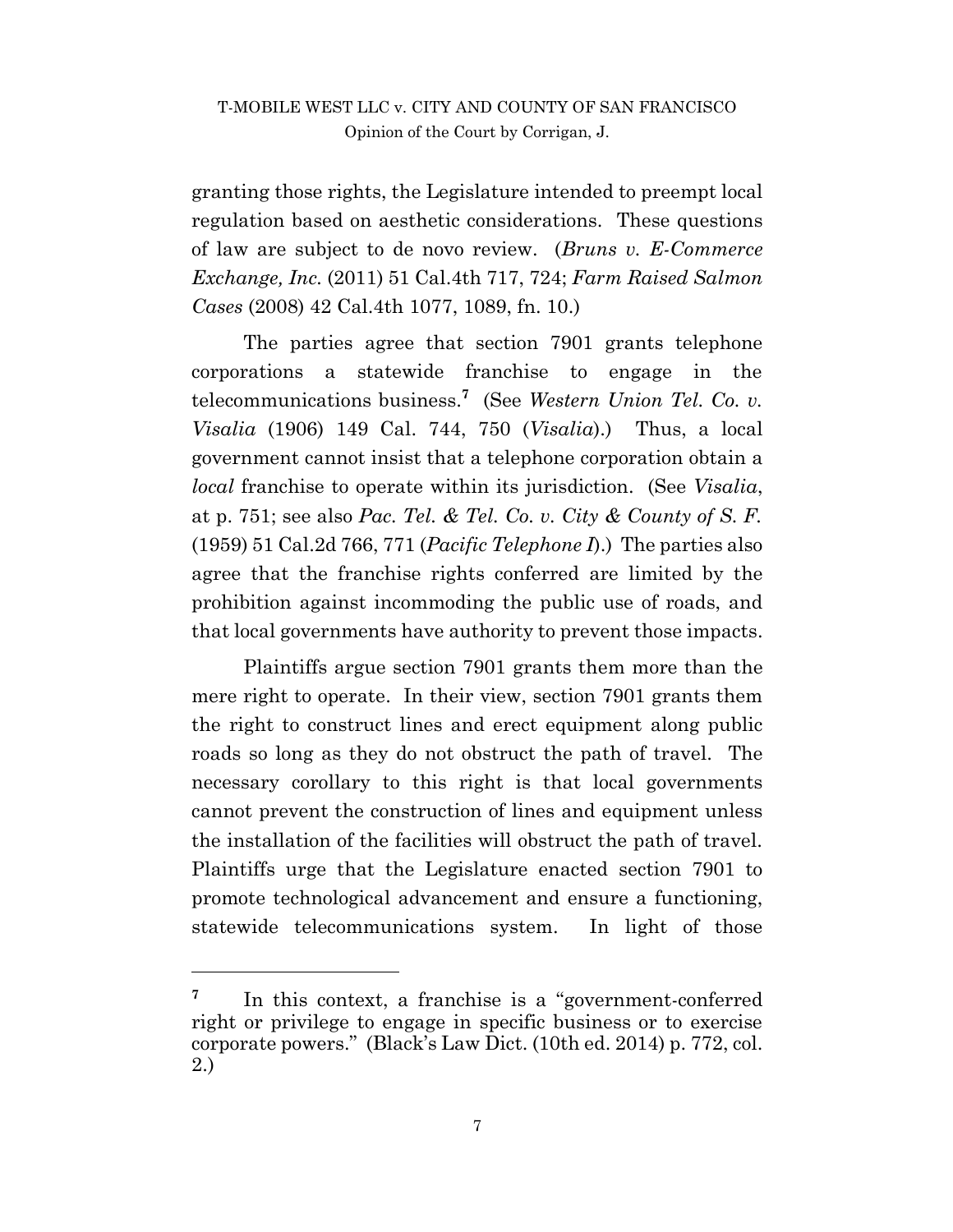objectives, they contend that their right to construct telephone lines must be construed broadly, and local authority limited to preventing roadway obstructions.

Preliminarily, plaintiffs' argument appears to rest on the premise that the City only has the power to regulate telephone line construction based on aesthetic considerations if section 7901's incommode clause can be read to accommodate that power. That premise is flawed. As mentioned, the City has inherent local police power to determine the appropriate uses of land within its jurisdiction. That power includes the authority to establish aesthetic conditions for land use. Under our preemption cases, the question is not whether the incommode clause can be read to permit the City's exercise of power under the Ordinance. Rather, it is whether section 7901 divests the City of that power.

We also disagree with plaintiffs' contention that section 7901's incommode clause limits their right to construct lines only if the installed lines and equipment would obstruct the path of travel. Contrary to plaintiffs' argument, the incommode clause need not be read so narrowly. As the Court of Appeal noted, the word " 'incommode' " means " 'to give inconvenience or distress to: disturb.' " (*T-Mobile West*, *supra*, 3 Cal.App.5th at p. 351, citing Merriam-Webster Online Dict., available at <http://www.merriam-webster.com/dictionary/incommode> [as of April 3, 2019].) **8** The Court of Appeal also quoted the definition of "incommode" from the 1828 version of Webster's Dictionary. Under that definition, "incommode" means " '[t]o

 $\overline{a}$ 

**<sup>8</sup>** All Internet citations in this opinion are archived by year, docket number, and case name at <http://www.courts.ca.gov/ 38324.htm>.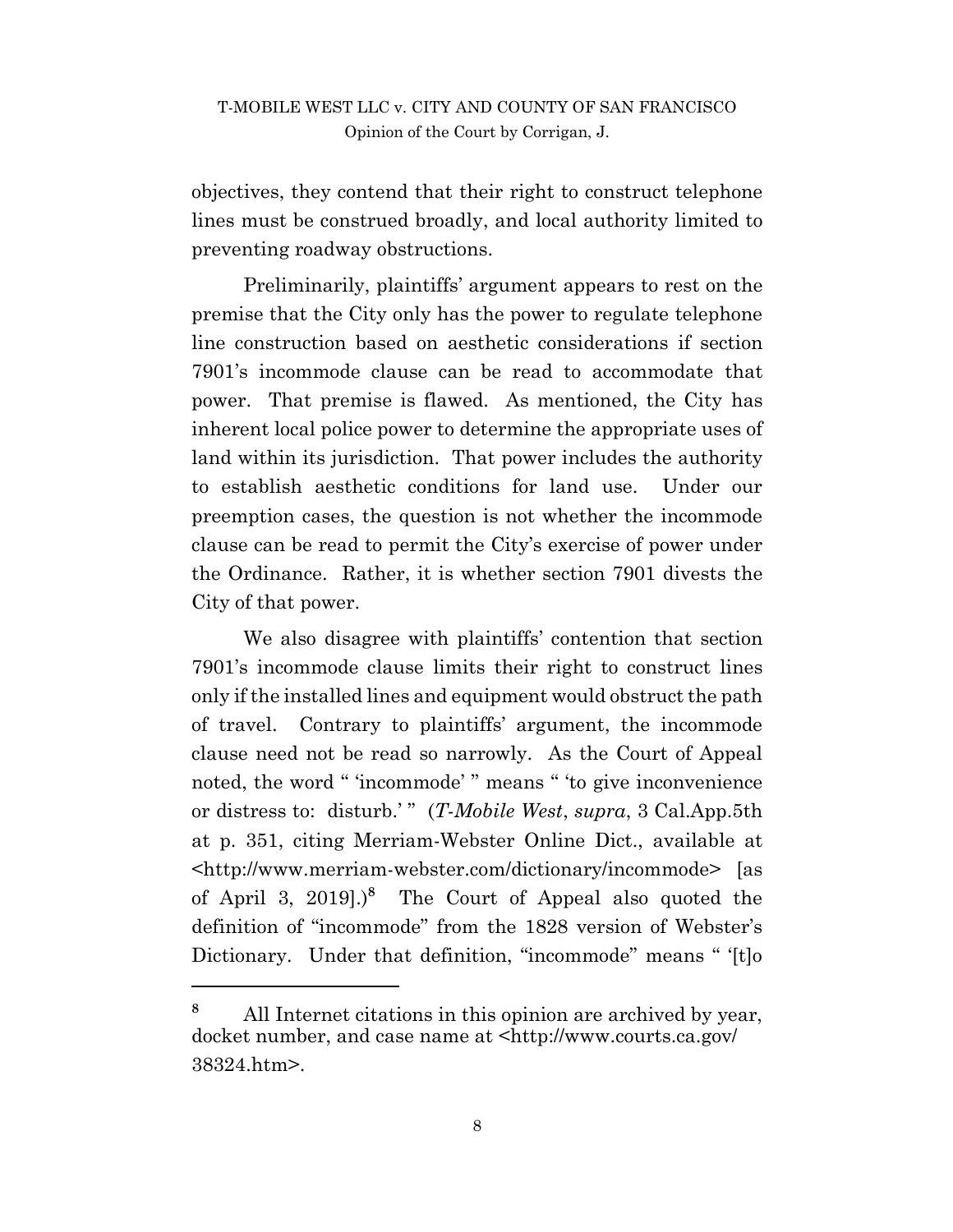give inconvenience to; to give trouble to; to disturb or molest in the quiet enjoyment of something, or in the facility of acquisition.' " (*T-Mobile West*, *supra*, 3 Cal.App.5th at p. 351, citing Webster's Dict. 1828—online ed., available at <http://www.webstersdictionary1828.com/Dictionary/incommod e> [as of April 3, 2019].) For our purposes, it is sufficient to state that the meaning of incommode has not changed meaningfully since section 7901's enactment.**<sup>9</sup>** Obstructing the path of travel is one way that telephone lines could disturb or give inconvenience to public road use. But travel is not the sole use of public roads; other uses may be incommoded beyond the obstruction of travel. (*T-Mobile West*, at pp. 355-356.) For example, lines or equipment might generate noise, cause negative health consequences, or create safety concerns. All these impacts could disturb public road use, or disturb its quiet enjoyment.

Plaintiffs assert the case law supports their statutory construction. For example, *City of Petaluma v. Pac. Tel. & Tel. Co*. (1955) 44 Cal.2d 284 (*Petaluma*) stated that the "franchise tendered by [section 7901] . . . [is] superior to and free from any grant made by a subordinate legislative body." (*Id.* at p. 287; see also *Pacific Telephone I*, *supra*, 51 Cal.2d at p. 770; *County of Inyo v. Hess* (1921) 53 Cal.App. 415, 425 (*County of Inyo*).)

 $\overline{a}$ 

<sup>&</sup>lt;sup>9</sup> The predecessor of section 7901, Civil Code section 536, was first enacted in 1872 as part of the original Civil Code. (*Anderson v. Time Warner Telecom of California* (2005) 129 Cal.App.4th 411, 419, citing *Sunset Tel. and Tel. Co. v. Pasadena* (1911) 161 Cal. 265, 273.) Civil Code section 536 contained the "incommode" language, as did its predecessor, which was adopted as part of the Statutes of California in 1850. (Stats. 1850, ch. 128, § 150, p. 369.)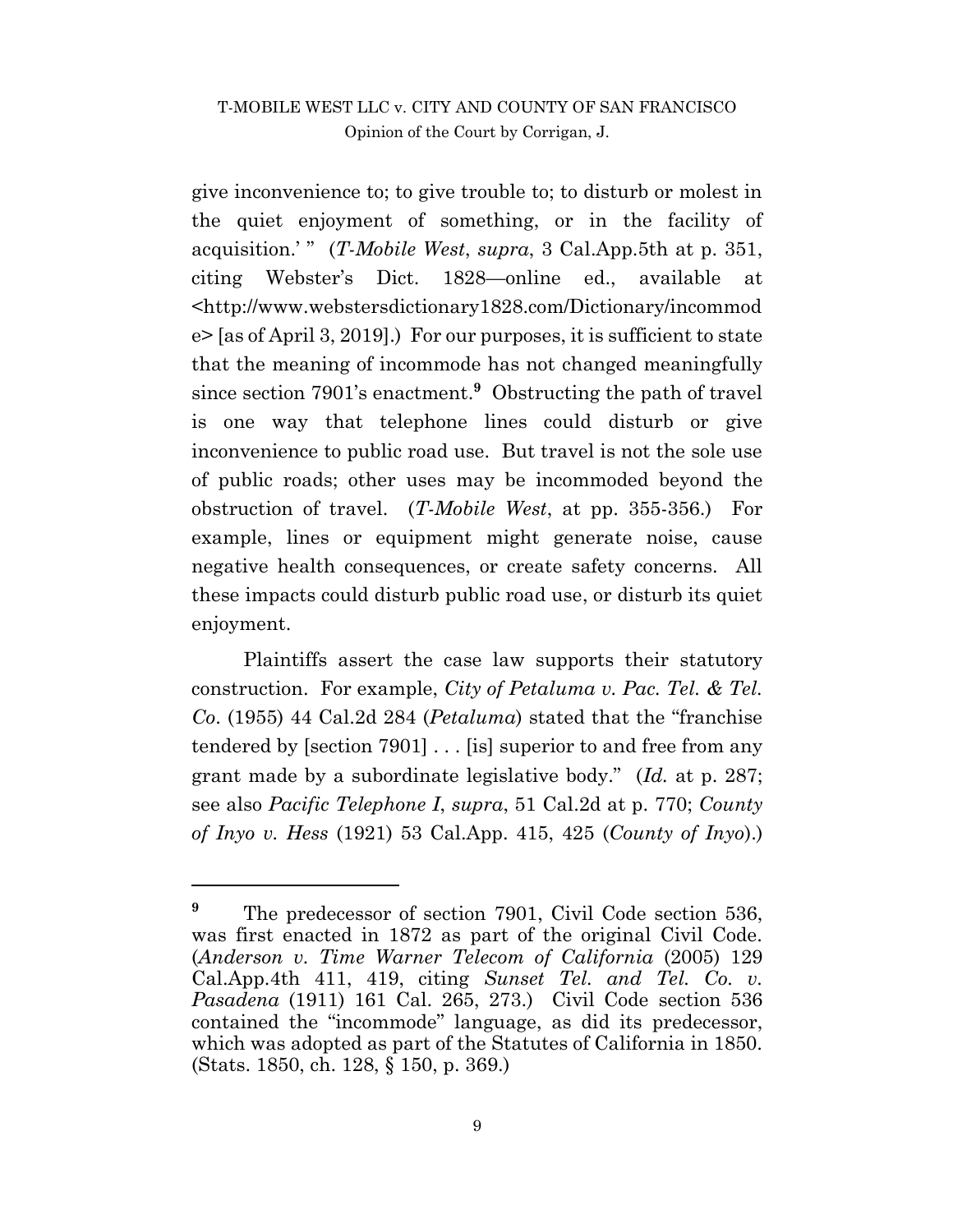Similarly, *Pac. Tel. & Tel. Co. v. City of Los Angeles* (1955) 44 Cal.2d 272 (*City of Los Angeles*), held that the "authority to grant a franchise to engage in the telephone business resides in the state, and the city is without power to require a telephone company to obtain such a franchise unless the right to do so has been delegated to it by the state." (*Id*. at pp. 279-280.)

But these cases do not go as far as plaintiffs suggest. Each addressed the question whether a telephone corporation can be required to obtain a local franchise to operate. (See *Pacific Telephone I*, *supra*, 51 Cal.2d at p. 767; *Petaluma*, *supra*, 44 Cal.2d at p. 285; *City of Los Angeles*, *supra*, 44 Cal. 2d at p. 276; *County of Inyo*, *supra*, 53 Cal.App. at p. 425.) None considered the distinct question whether a local government can condition permit approval on aesthetic or other considerations that arise under the local police power. A permit is, of course, different from a franchise. The distinction may be best understood by considering the effect of the denial of either. The denial of a franchise would completely bar a telephone corporation from operating within a city. The denial of a permit, on the other hand, would simply prevent construction of lines in the proposed manner at the proposed location.

A few published decisions have tangentially addressed the scope of the inherent local police power to regulate the manner and location of telephone line installations. Those cases cut against plaintiffs' proposed construction.

In *Pacific Tel. & Tel. Co. v. City & County of San Francisco* (1961) 197 Cal.App.2d 133 (*Pacific Telephone II*), the City argued it could require a telephone corporation to obtain a local franchise to operate within its jurisdiction because the power to grant franchises fell within its police power. (*Id*. at p. 152.) The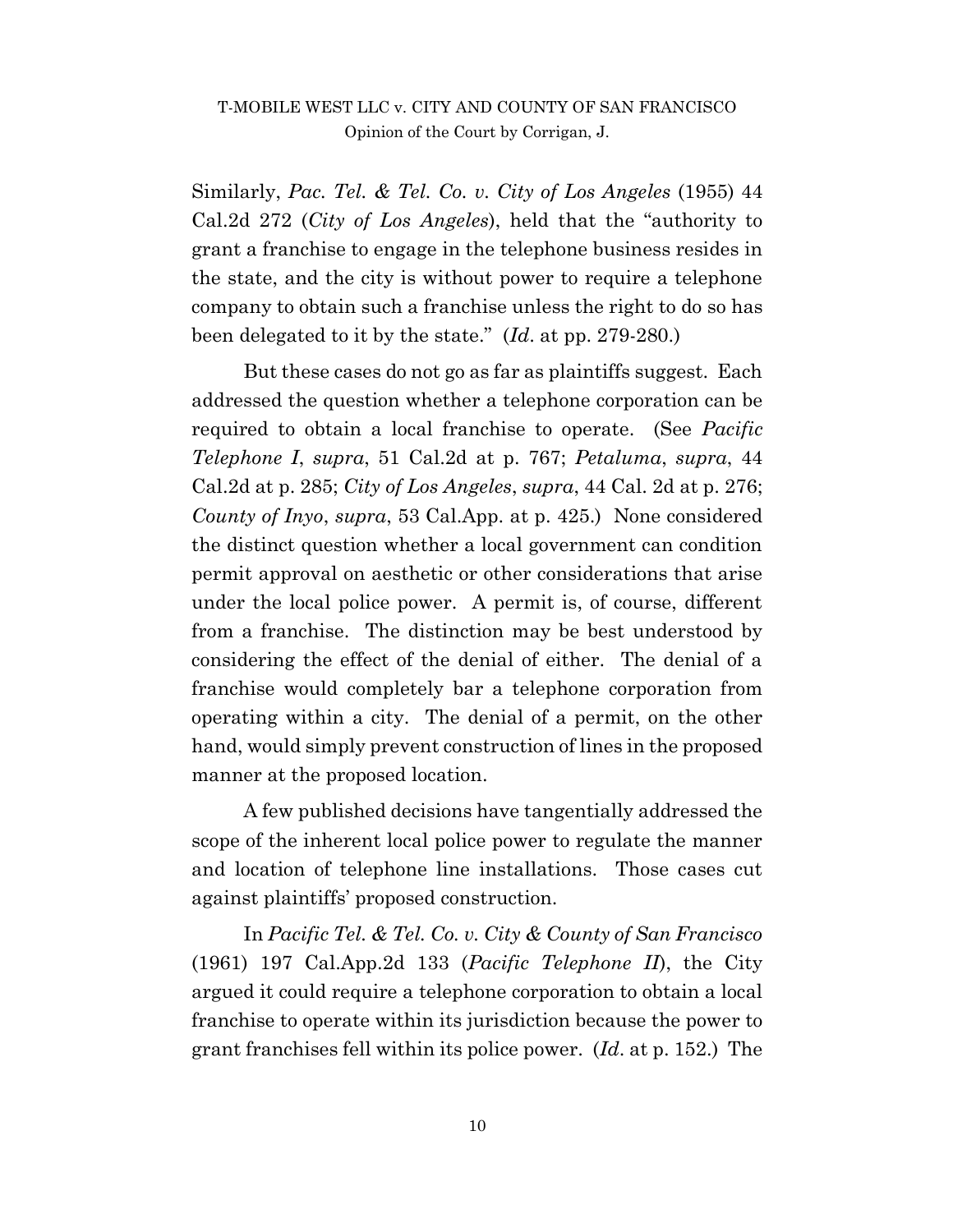court rejected the City's argument, reasoning that the phrase " 'police power' has two meanings, 'a comprehensive one embracing in substance the whole field of state authority and the other a narrower one including only state power to deal with the health, safety and morals of the people.'" (*Ibid*.) "Where a corporation has a state franchise to use a city's streets, the city derives its rights to regulate the particular location and manner of installation of the franchise holder's facilities from the narrower sense of the police power. Thus, because of the state concern in communications, the state has retained to itself the broader police *power of granting franchises*, leaving to the municipalities the narrower police *power of controlling location and manner of installation*." (*Ibid*., italics added.)

This court, too, has distinguished the power to grant franchises from the power to regulate the location and manner of installation by permit. In *Visalia*, *supra*, 149 Cal. 744, the city adopted an ordinance that (i) authorized a telephone company to erect telegraph poles and wires on city streets, (ii) approved the location of poles and wires then in use, (iii) prohibited poles and wires from interfering with travel on city streets, and (iv) required all poles to be of a uniform height. (*Id*. at pp. 747-748.) The city asserted its ordinance operated to grant the company a " 'franchise,' " and then attempted to assess a tax on the franchise. (*Id*. at p. 745.) The company challenged the assessment. It argued that, because the ordinance did not create a franchise, the tax assessment was invalid. (*Id*. at pp. 745-746.) We concluded the ordinance did not create a local franchise. (*Id*. at p. 750.) By virtue of its state franchise, "the appellant had the right, of which the city could not deprive it, to construct and operate its lines along the streets of the city." (*Ibid*.) "[N]evertheless it could not maintain its poles and wires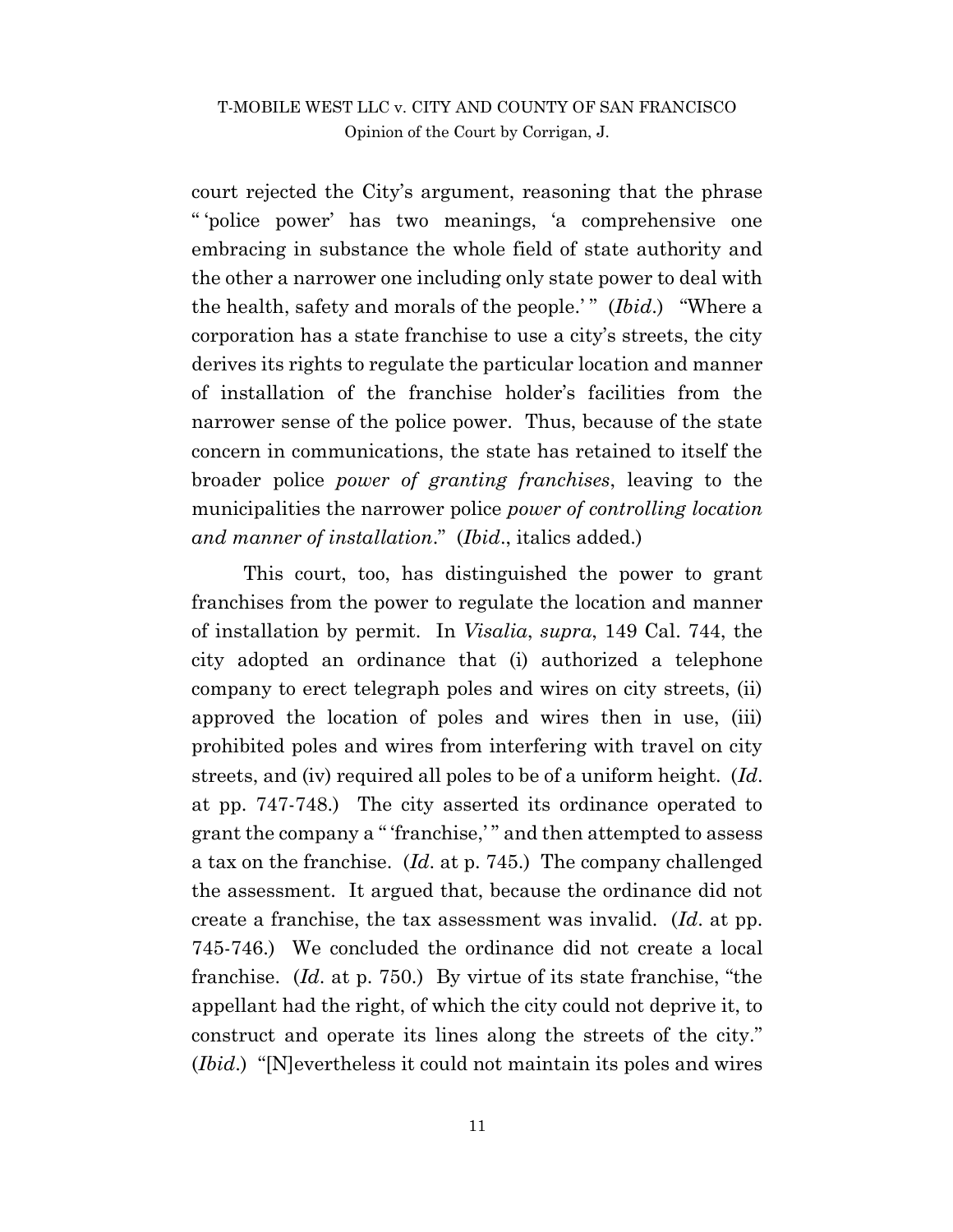in such a manner as to unreasonably obstruct and interfere with ordinary travel; and the city had the authority, under its police power, to so regulate the manner of plaintiff's placing and maintaining its poles and wires *as to prevent unreasonable obstruction of travel*." (*Id*. at pp. 750-751, italics added.) "[T]he ordinance in question was not intended to be anything more . . . than the exercise of this authority to regulate."  $(Id. 3t^{10}$ 

Plaintiffs argue the italicized language above shows that local regulatory authority is limited to preventing travel obstructions. But the quoted language is merely descriptive, not prescriptive. *Visalia* involved an ordinance that specifically prohibited interference with travel on city streets, and the court was simply describing the ordinance before it, not establishing the bounds of local government regulatory authority. Moreover, the *Visalia* court did not question the propriety of the ordinance's requirement that all poles be a uniform height, nor suggest that requirement was related to preventing obstructions to travel. Thus, *Visalia* does not support the conclusion that section 7901 was meant to restrict local government power in the manner plaintiffs suggest. The "right of telephone corporations to construct telephone lines in public rights-of-way is not absolute." (*City of Huntington Beach v. Public Utilities Com.* (2013) 214 Cal.App.4th 566, 590 (*City of Huntington Beach*).) Instead, it is a "limited right to use the highways ... only to the extent necessary for the furnishing of services to the

**<sup>10</sup>** *Visalia* interpreted a predecessor statute, Civil Code section 536, which was repealed in 1951 and reenacted as section 7901. (Stats. 1951, ch. 764, pp. 2025, 2194, 2258 [reenacting Civ. Code, former § 536 as Pub. Util. Code, § 7901].)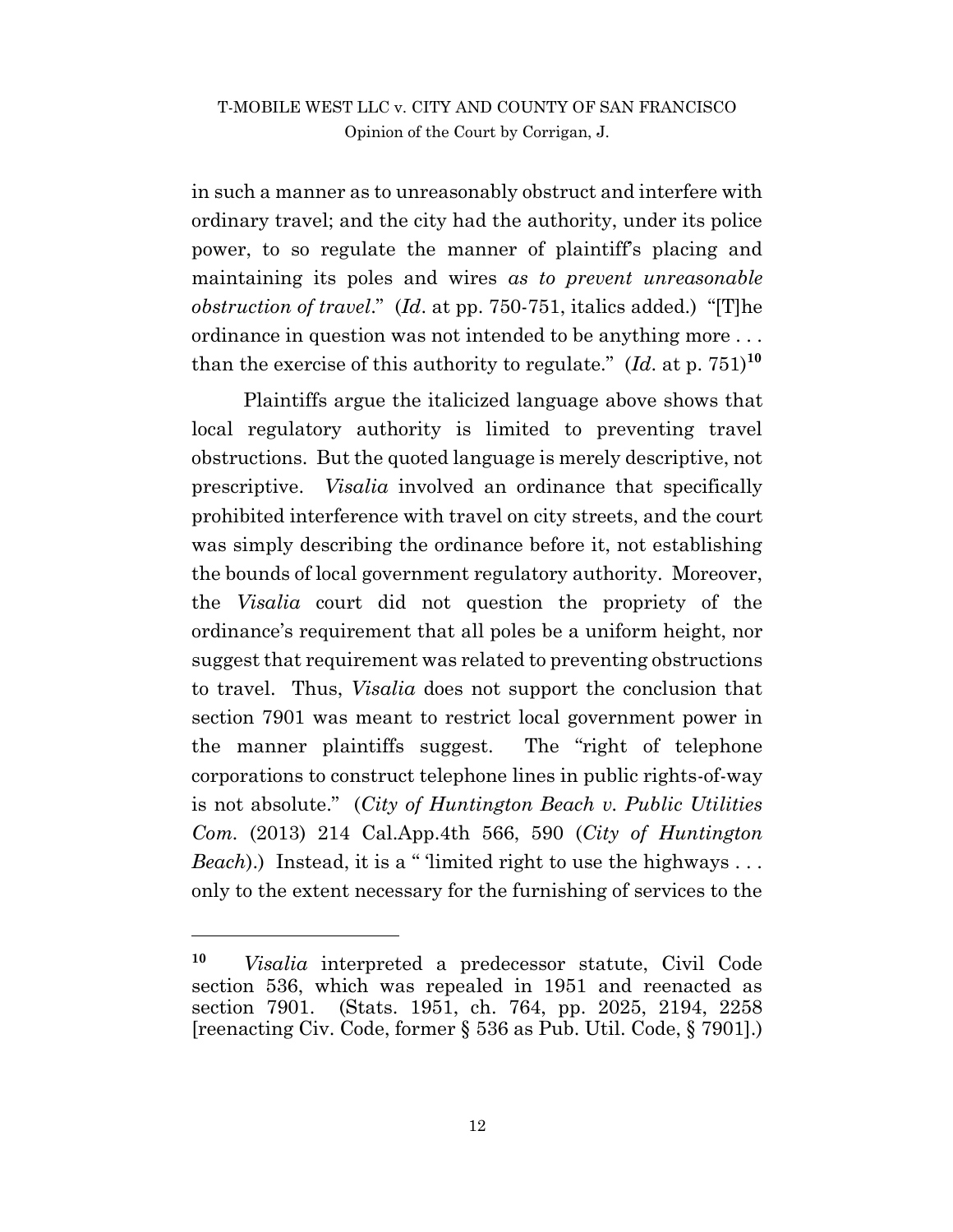public.' " (*Ibid*., quoting *County of L. A. v. Southern Cal. Tel. Co.* (1948) 32 Cal.2d 378, 387; see also *Pacific Tel. & Tel. Co. v. Redevelopment Agency* (1977) 75 Cal.App.3d 957, 963.)**<sup>11</sup>**

Having delineated the right granted by section 7901, we now turn to its preemptive sweep. Because the location and manner of line installation are areas over which local governments traditionally exercise control (*Visalia*, *supra*, 149 Cal. at pp. 750-751), we presume the ordinance is not preempted absent a clear indication of preemptive intent. (*Big Creek Lumber*, *supra*, 38 Cal.4th at p. 1149.) Plaintiffs put forth a number of preemption theories. They argue the Ordinance is contradictory to section 7901. At oral argument, they asserted the Legislature occupied the field with section 7901, the terms of which indicate that a paramount state concern will not tolerate additional local action. And in their briefs, many of plaintiffs' arguments were focused on what has been labeled, in the federal context, as obstacle preemption.

"The 'contradictory and inimical' form of preemption does not apply unless the ordinance directly requires what the state

**<sup>11</sup>** The Ninth Circuit has addressed this issue twice, coming to a different conclusion each time. In *Sprint PCS Assets v. City of Palos Verdes Estates* (9th Cir. 2009) 583 F.3d 716, the Ninth Circuit found no conflict between section 7901 and a local ordinance conditioning permit approval on aesthetic considerations. (*Palos Verdes Estates*, at pp. 721-723.) In an unpublished decision issued three years earlier, the Ninth Circuit had reached the opposite conclusion. (*Sprint PCS v. La Cañada Flintridge* (9th Cir. 2006) 182 Fed.Appx. 688, 689.) Due to its unpublished status, the *La Cañada Flintridge* decision carries no precedential value. (*T-Mobile West*, *supra*, 3 Cal.App.5th at p. 355, citing *Bowen v. Ziasun Technologies, Inc.* (2004) 116 Cal.App.4th 777, 787, fn. 6.)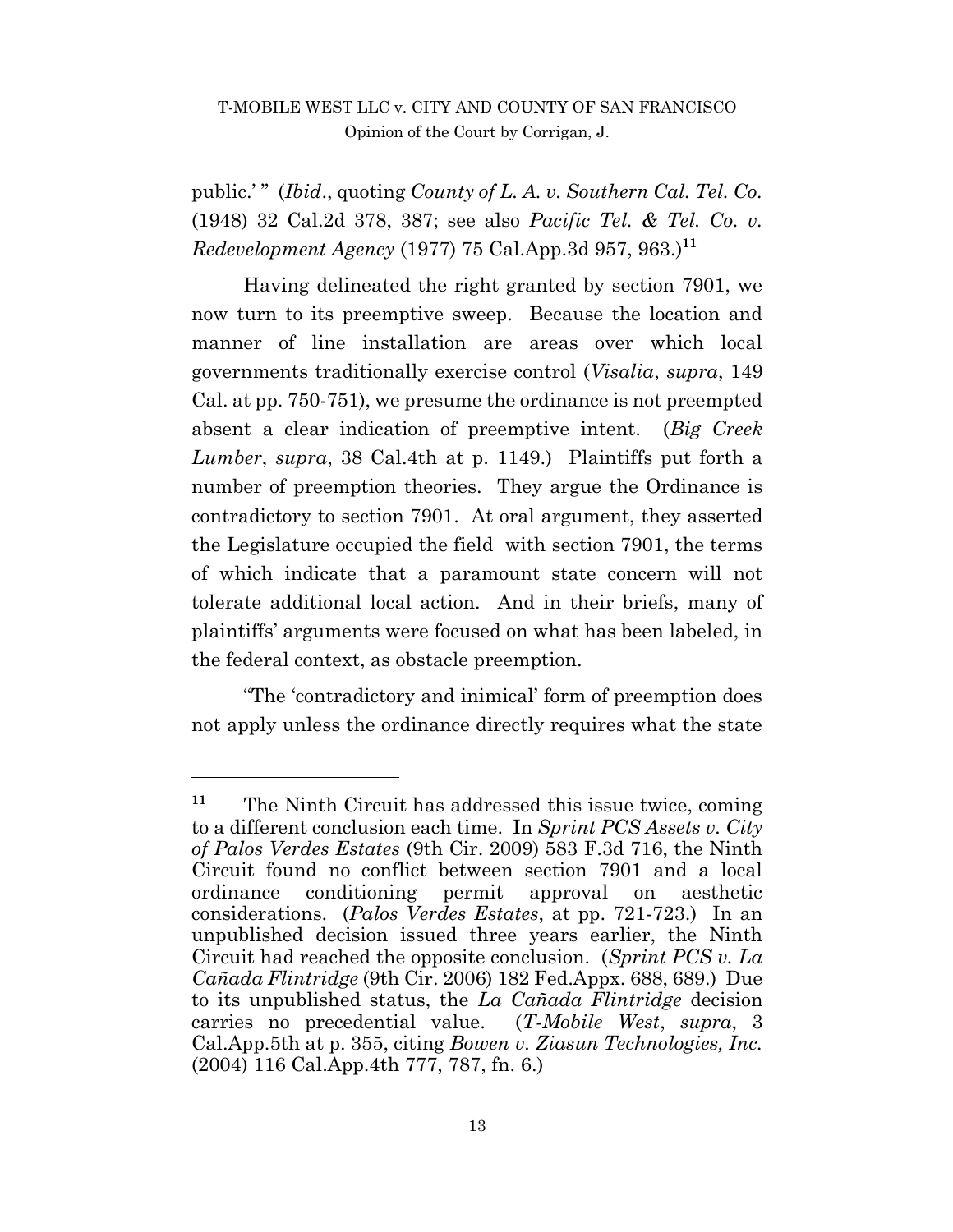statute forbids or prohibits what the state enactment demands." (*City of Riverside*, *supra*, 56 Cal.4th at p. 743, citing *Big Creek Lumber*, *supra*, 38 Cal.4th at p. 1161.) "[N]o inimical conflict will be found where it is reasonably possible to comply with both the state and local laws." (*City of Riverside*, at p. 743.) As noted, section 7901 grants telephone corporations the right to install lines on public roads without obtaining a local franchise. The Ordinance does not require plaintiffs to obtain a local franchise to operate within the City. Nor does it allow certain companies to use public roads while excluding others. Any wireless provider may construct telephone lines on the City's public roads so long as it obtains a permit, which may sometimes be conditioned on aesthetic approval. Because section 7901 says nothing about the aesthetics or appearance of telephone lines, the Ordinance is not inimical to the statute.

The argument that the Legislature occupied the field by implication likewise fails. Field preemption generally exists where the Legislature has comprehensively regulated in an area, leaving no room for additional local action. (See, e.g., *American Financial Services Assn. v. City of Oakland* (2005) 34 Cal.4th 1239, 1252-1257; *O'Connell*, *supra*, 41 Cal.4th 1061, 1068-1074.) Unlike the statutory schemes addressed in *American Financial* and *O'Connell*, section 7901 does not comprehensively regulate telephone line installation or provide a general regulatory scheme. On the contrary, section 7901 consists of a single sentence. Moreover, although the granting of telephone franchises has been deemed a matter of statewide concern (*Pacific Telephone I*, *supra*, 51 Cal.2d at p. 774; *Pacific Telephone II*, *supra*, 197 Cal.App.2d at p. 152), the power to regulate the location and manner of line installation is generally a matter left to local regulation. The City is not attempting to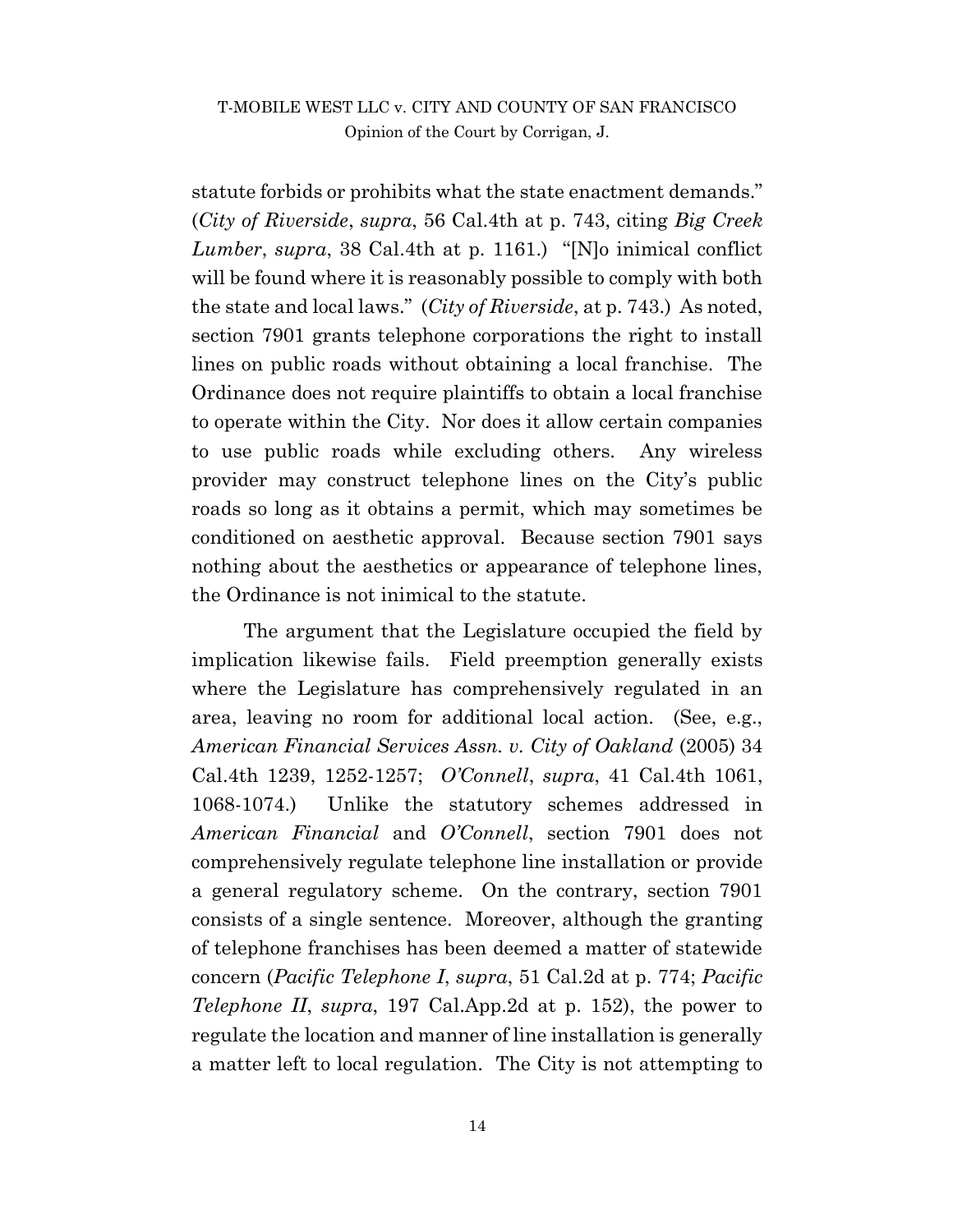regulate in an area over which the state has traditionally exercised control. Instead, this is an area of regulation in which there are " 'significant local interest[s] to be served that may differ from one locality to another.'" (*Big Creek Lumber*, *supra*, 38 Cal.4th at p. 1149.)

*City of Riverside*, *supra*, 56 Cal.4th 729, is instructive. There, the question was whether state statutes designed to enhance patient and caregiver access to medical marijuana preempted a local zoning law banning dispensaries within a city's limits. (*Id*. at pp. 737, 739-740.) An early enactment had declared that physicians could not be punished for recommending medical marijuana and that state statutes prohibiting possession and cultivation of marijuana would not apply to patients or caregivers. (*Id*. at p. 744.) A subsequent enactment established a program for issuing medical marijuana identification cards and provided that a cardholder could not be arrested for possession or cultivation in permitted amounts. (*Id*. at p. 745.) We concluded that the "narrow reach of these statutes" (*ibid*.) showed they did not "expressly or impliedly preempt [the city's] zoning provisions" (*id*. at p. 752).

Preemption was not implied because the Legislature had not tried "to fully occupy the field of medical marijuana regulation as a matter of statewide concern, or to partially occupy this field under circumstances indicating that further local regulation will not be tolerated." (*City of Riverside*, *supra*, 56 Cal.4th at p. 755.) While state statutes took "limited steps toward recognizing marijuana as a medicine," they described "no comprehensive scheme or system for authorizing, controlling, or regulating the processing and distribution of marijuana for medical purposes, such that no room remains for local action." (*Ibid*.) Moreover, there were significant local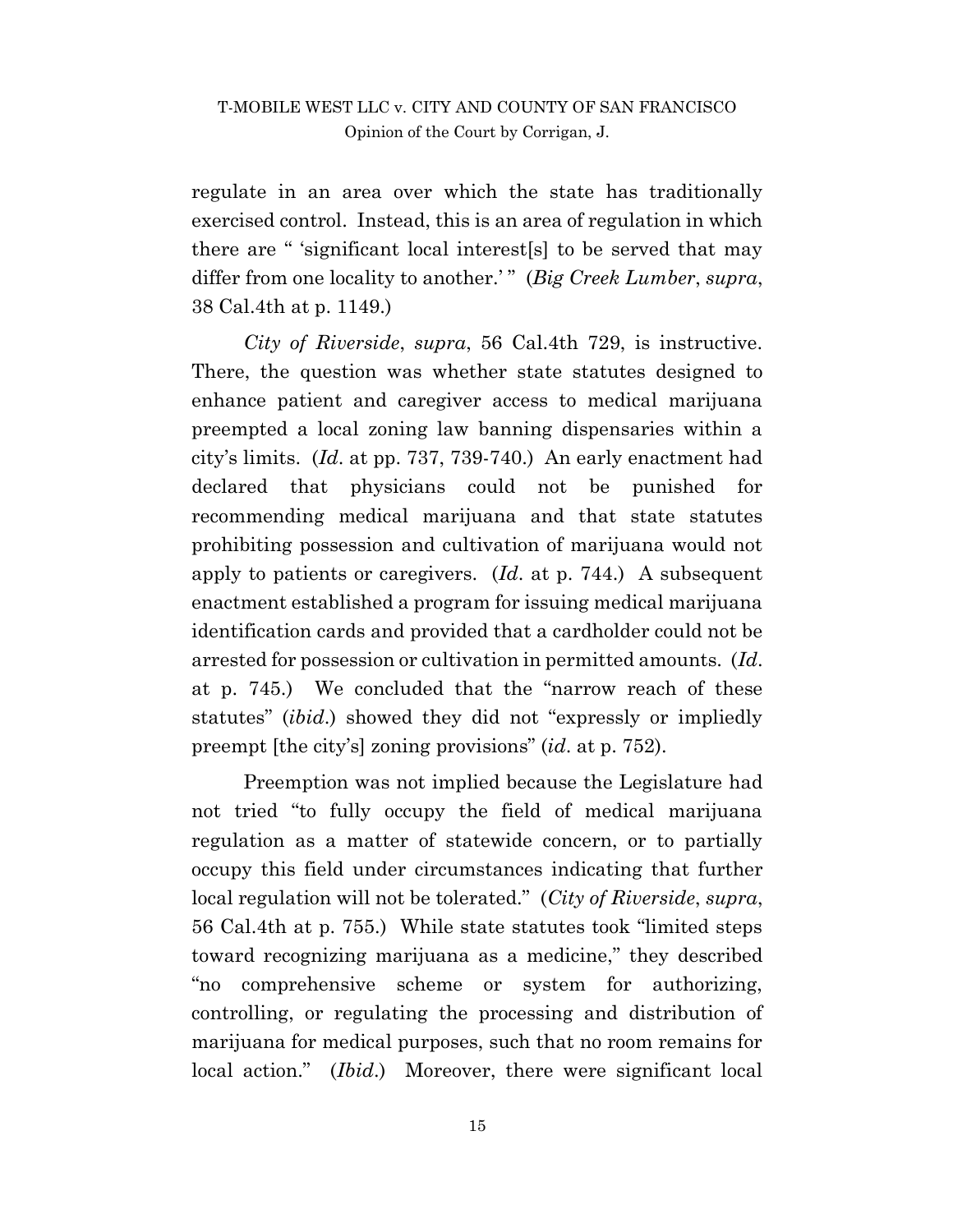interests that could vary by jurisdiction, giving rise to a presumption against preemption. (*Ibid*.)

Similarly, here, the Legislature has not adopted a comprehensive regulatory scheme. Instead, it has taken the limited step of guaranteeing that telephone corporations need not secure a local franchise to operate in the state or to construct local lines and equipment. Moreover, the statute leaves room for additional local action and there are significant local interests relating to road use that may vary by jurisdiction.

Finally, plaintiffs' briefing raises arguments that sound in the theory of obstacle preemption. Under that theory, a local law would be displaced if it hinders the accomplishment of the purposes behind a state law. This court has never said explicitly whether state preemption principles are coextensive with the developed federal conception of obstacle preemption. (See, e.g., *Great Western Shows, Inc. v. County of Los Angeles* (2002) 27 Cal.4th 853, 867-868; cf. *City of Riverside*, *supra*, 56 Cal.4th at pp. 763-765 (conc. opn. of Liu, J.).) But assuming for the sake of argument that the theory applies, we conclude there is no obstacle preemption here.

The gist of plaintiffs' argument is that section 7901's purpose is to encourage technological advancement in the state's telecommunications networks and that, because enforcement of the Ordinance *could* hinder that purpose, the Ordinance is preempted. But no legislation pursues its objectives at all costs. (*Pension Ben. Guar. Corp. v. LTV Corp.* (1990) 496 U.S. 633, 646-647.) Moreover, the Legislature made clear that the goal of technological advancement is not paramount to all others by including the incommode clause in section 7901, thereby leaving room for local regulation of telephone line installation.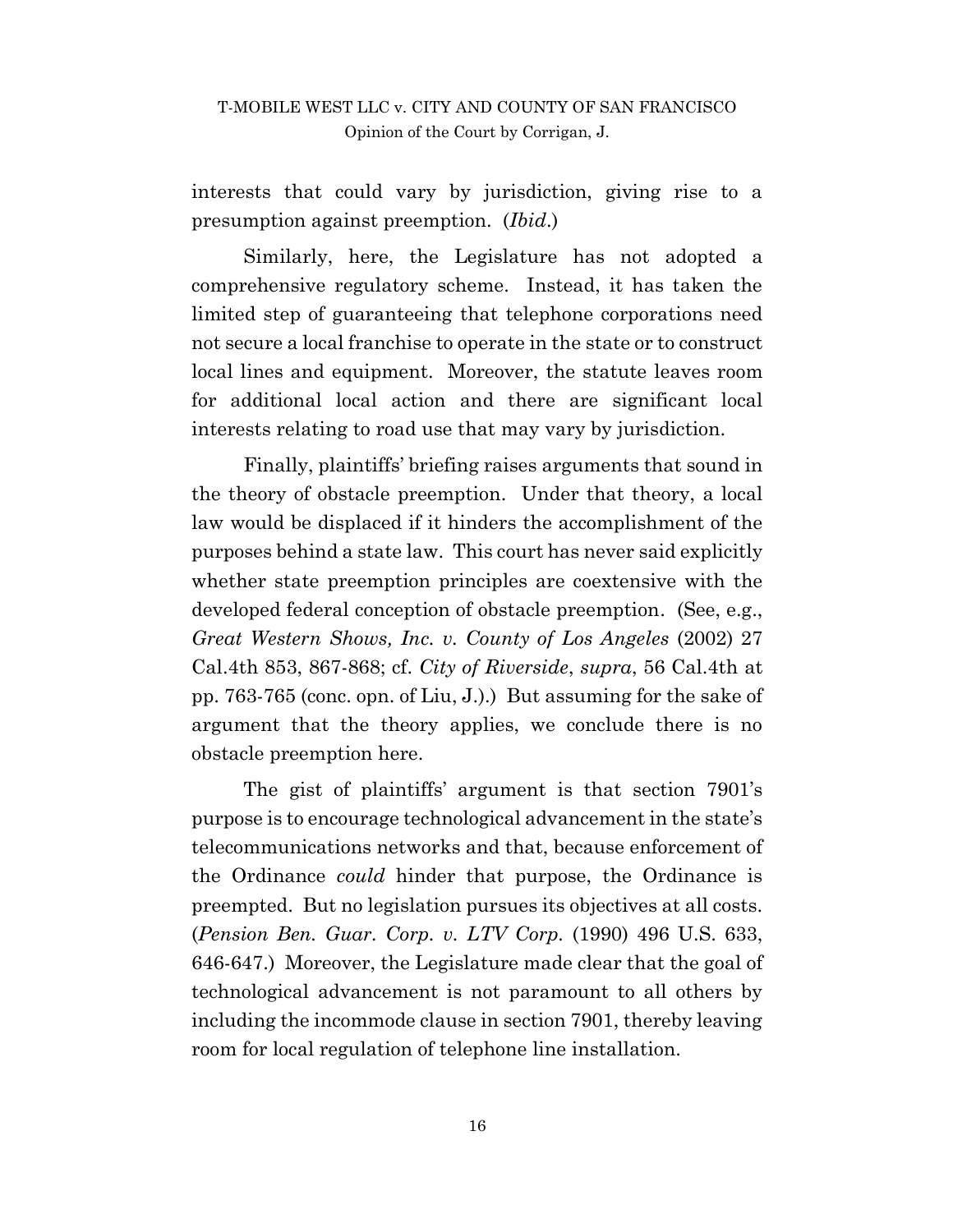Finally, we think it appropriate to consider the Public Utilities Commission's (PUC) understanding of the statutory scheme. In recognition of its expertise, we have consistently accorded deference to the PUC's views concerning utilities regulation. The PUC's "interpretation of the Public Utility Code 'should not be disturbed unless it fails to bear a reasonable relation to statutory purposes and language.' " (*Southern California Edison Co. v. Peevey* (2003) 31 Cal.4th 781, 796, quoting *Greyhound Lines, Inc. v. Public Utilities Com.* (1968) 68 Cal.2d 406, 410-411.) Here, the PUC has made determinations about the scope of permissible regulation that are on point.

The state Constitution vests principal regulatory authority over utilities with the PUC, but carves out an ongoing area of municipal control. (Cal. Const., art. XII, § 8.) A company seeking to build under section 7901 must approach the PUC and obtain a certificate of public necessity. (§ 1001; see *City of Huntington Beach*, *supra*, 214 Cal.App.4th at p. 585.) The certificate is not alone sufficient; a utility will still be subject to local control in carrying out the construction. Municipalities may surrender to the PUC regulation of a utility's relations with its customers (§ 2901), but they are forbidden from yielding to the PUC their police powers to protect the public from the adverse impacts of utilities operations (§ 2902).

Consistent with these statutes, the PUC's default policy is one of deference to municipalities in matters concerning the design and location of wireless facilities. In a 1996 opinion adopting the general order governing wireless facility construction, the PUC states the general order "recognize[s] that primary authority regarding cell siting issues should continue to be deferred to local authorities. . . . The [PUC's] role continues to be that of the agency of last resort, intervening only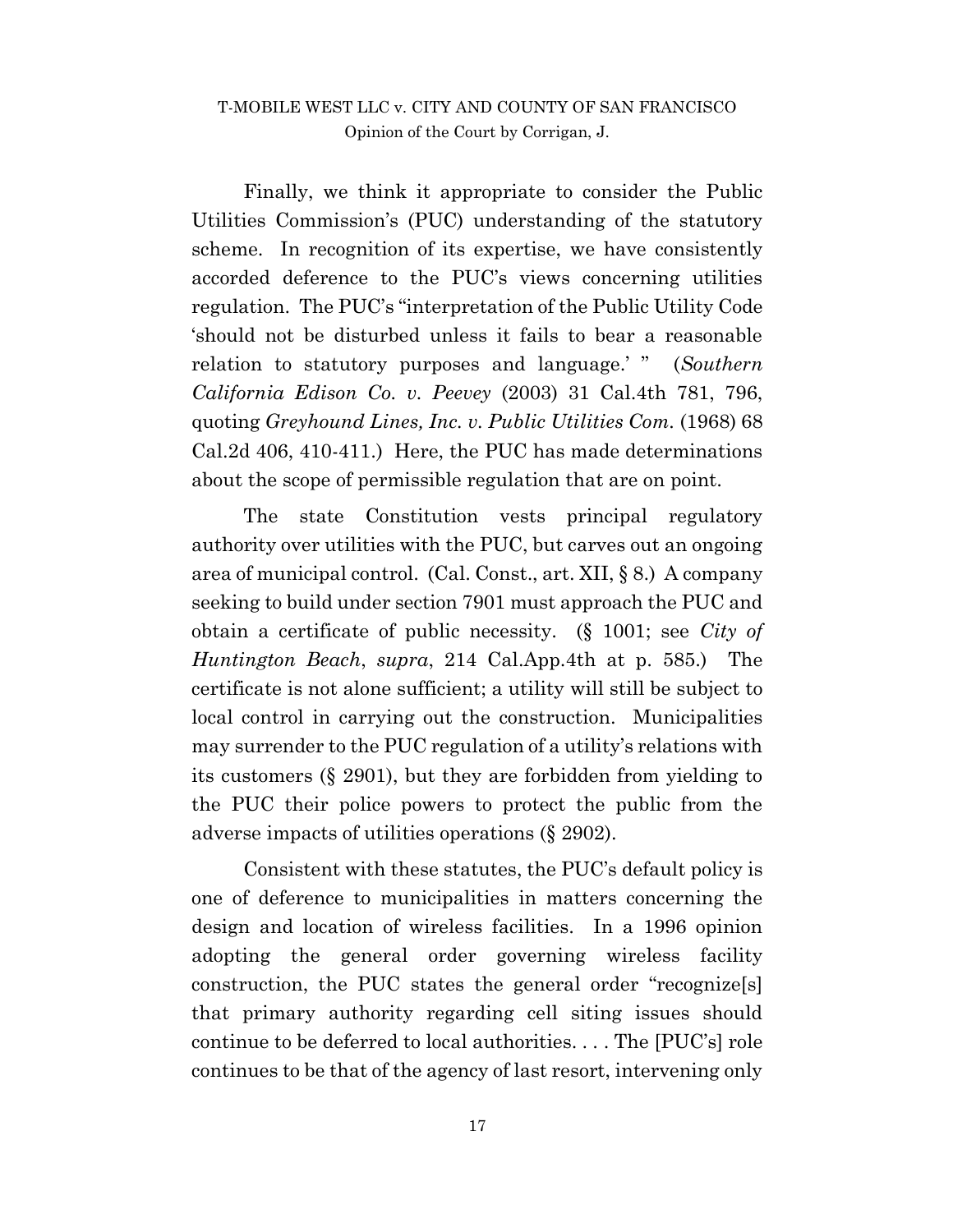when a utility contends that local actions impede statewide goals . . . ." (*Re Siting and Environmental Review of Cellular Mobile Radiotelephone Utility Facilities* (1996) 66 Cal.P.U.C.2d 257, 260; see also *Re Competition for Local Exchange Service* (1998) 82 Cal.P.U.C.2d 510, 544.)**<sup>12</sup>** The order itself "acknowledges that local citizens and local government are often in a better position than the [PUC] to measure local impact and to identify alternative sites. Accordingly, the [PUC] will generally defer to local governments to regulate the location and design of cell sites . . . ." (PUC, General order No. 159-A (1996) p. 3 (General Order 159A), available at <http://docs.cpuc.ca.gov/PUBLISHED/Graphics/611.PDF> [as of April 3, 2019].)

The exception to this default policy is telling: the PUC reserves the right to preempt local decisions about specific sites "when there is a clear conflict with the [PUC's] goals and/or statewide interests." (General Order 159A, *supra*, at p. 3.) In other words, generally the PUC will not object to municipalities dictating alternate locations based on local impacts, **<sup>13</sup>** but it will step in if statewide goals such as "high quality, reliable and widespread cellular services to state residents" are threatened.

 $\overline{a}$ 

<sup>&</sup>lt;sup>12</sup> In its 1996 opinion adopting general order No. 159-A, the PUC left implicit the portions of the statutory scheme it was applying. In its 1998 opinion, the PUC clarified the respective regulatory spheres in response to arguments based on sections 2902, 7901, 7901.1 and the constitutional provisions allocating authority to cities and the PUC. (See *Re Competition for Local Exchange Service*, *supra*, 82 Cal.P.U.C.2d at pp. 543–544.)

<sup>13</sup> Among the PUC's express priorities regarding wireless facility construction is that "the public health, safety, welfare, and zoning concerns of local government are addressed." (General Order 159A, *supra*, at p. 3.)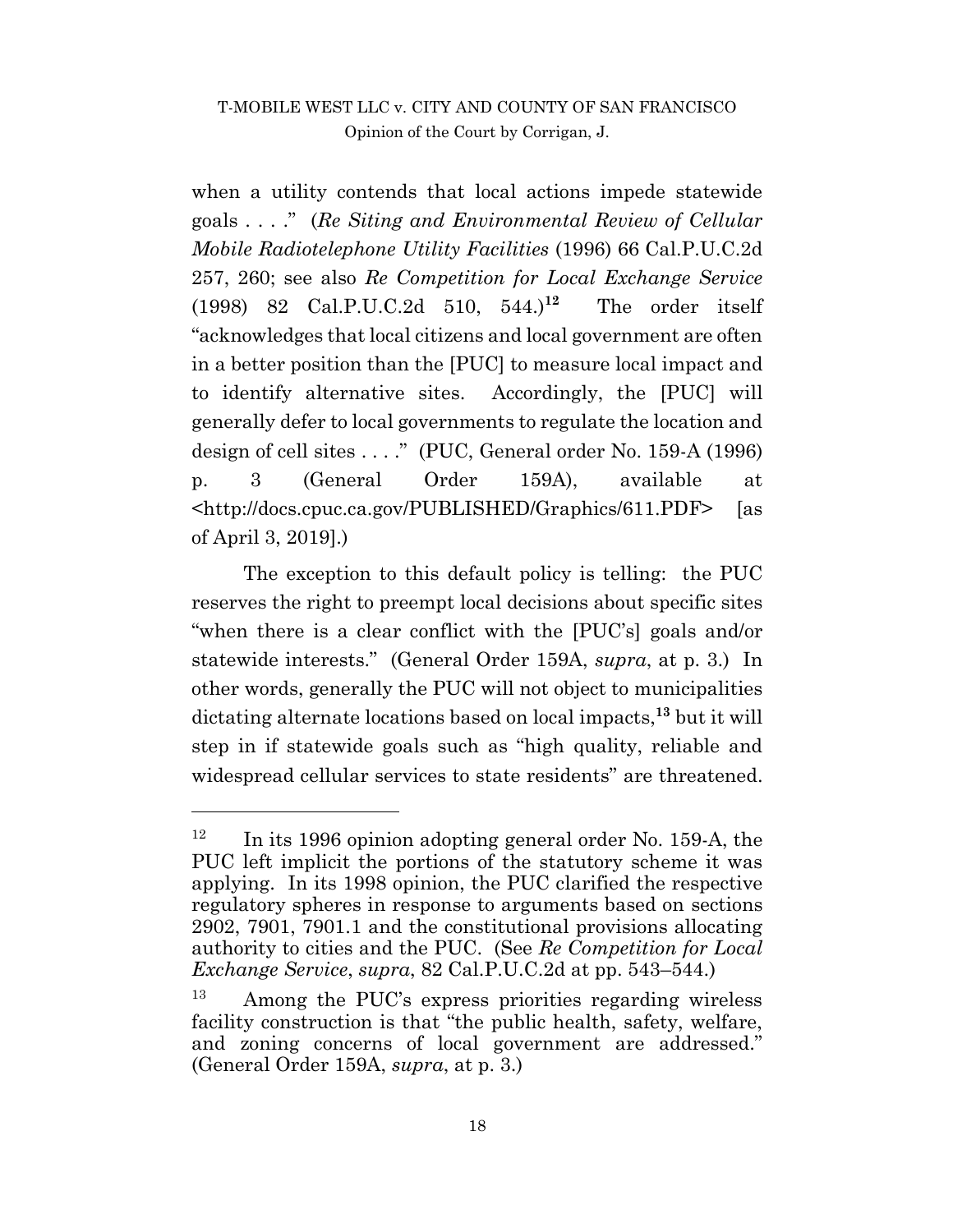(General Order 159A, at p. 3.) Contrary to plaintiffs' view of the respective spheres of state and local authority, the PUC's approach does not restrict municipalities to judging only whether a requested permit would impede traffic. Instead, the PUC accords local governments the full scope of their ordinary police powers unless the exercise of those powers would undermine state policies.

Plaintiffs argue our construction of section 7901, and a decision upholding the City's authority to enforce the Ordinance, will "hinder the roll-out of advanced services needed to upgrade networks [and] promote universal broadband" and will "stymie the deployment of 5G networks, leaving California unable to meet the growing need for wireless capacity created by the proliferation of . . . connected devices." This argument is premised on a hypothetical future harm that is not cognizable in a facial challenge. (*Pacific Legal Foundation v. Brown* (1981) 29 Cal.3d 168, 180; see also *Arcadia Unified School Dist. v. State Dept. of Education* (1992) 2 Cal.4th 251, 267.)

In sum, neither the plain language of section 7901 nor the manner in which it has been interpreted by courts and the PUC supports plaintiffs' argument that the Legislature intended to preempt local regulation based on aesthetic considerations. The statute and the ordinance can operate in harmony. Section 7901 ensures that telephone companies are not required to obtain a local franchise, while the Ordinance ensures that lines and equipment will not unreasonably incommode public road use.**<sup>14</sup>**

 $\overline{a}$ 

**<sup>14</sup>** We dispose here only of plaintiffs' facial challenge and express no opinion as to the Ordinance's application. We note, however, that plaintiffs seeking to challenge specific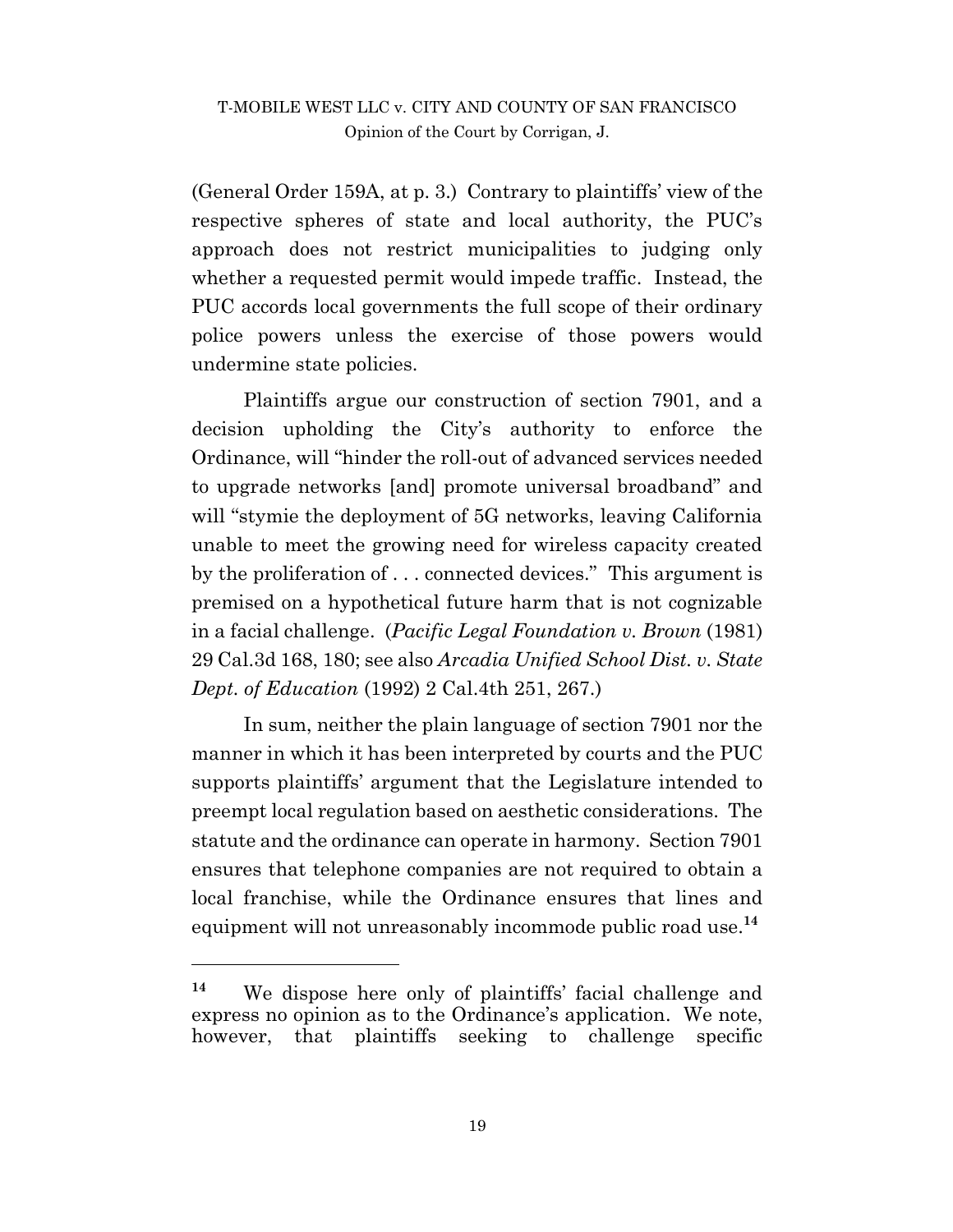#### *B. The Ordinance Does Not Violate Section 7901.1*

Plaintiffs next contend that, even if not preempted, the Ordinance violates section 7901.1 by singling out wireless telephone corporations for regulation. Section 7901.1 provides in relevant part that, consistent with section 7901, municipalities may "exercise reasonable control as to the time, place, and manner" in which roads are "*accessed*," and that the control must "*be applied to all entities in an equivalent manner.*" (§ 7901, subds. (a), (b), italics added.)

Before trial, the parties stipulated to the following facts. First, that the City requires all utility and telephone corporations, both wireless and non-wireless, to obtain temporary occupancy permits to "access" public rights-of-way during the *initial* construction and installation of equipment facilities. These permits are not subject to aesthetic review. Second, that the City requires only wireless telephone corporations to obtain site-specific permits, conditioned on aesthetic approval, for the *ongoing* occupation and maintenance

l

applications have both state and federal remedies. Under state law, a utility could seek an order from the PUC preempting a city's decision. (General Order 159A, *supra*, at p. 6.) Thus, cities are prohibited from using their powers to frustrate the larger intent of section 7901. (*Pacific Telephone II*, *supra*, 197 Cal.App.2d at p. 146.) Under federal law, Congress generally has left in place local authority over "the placement, construction, and modification of personal wireless service facilities" (47 U.S.C. § 332 $(c)(7)(A)$ ), but it has carved out several exceptions. Among these, a city may not unduly delay decisions  $(47 \text{ U.S.C. } \S 332(c)(7)(B)(ii))$  and may not adopt regulations so onerous as to "prohibit or have the effect of prohibiting the provision of wireless services"  $(47 \text{ U.S.C.} \S 332(c)(7)(B)(i)(II))$ . If a city does so, a wireless company may sue. (*Sprint PCS Assets v. City of Palos Verdes Estates*, *supra*, 583 F.3d at p. 725.)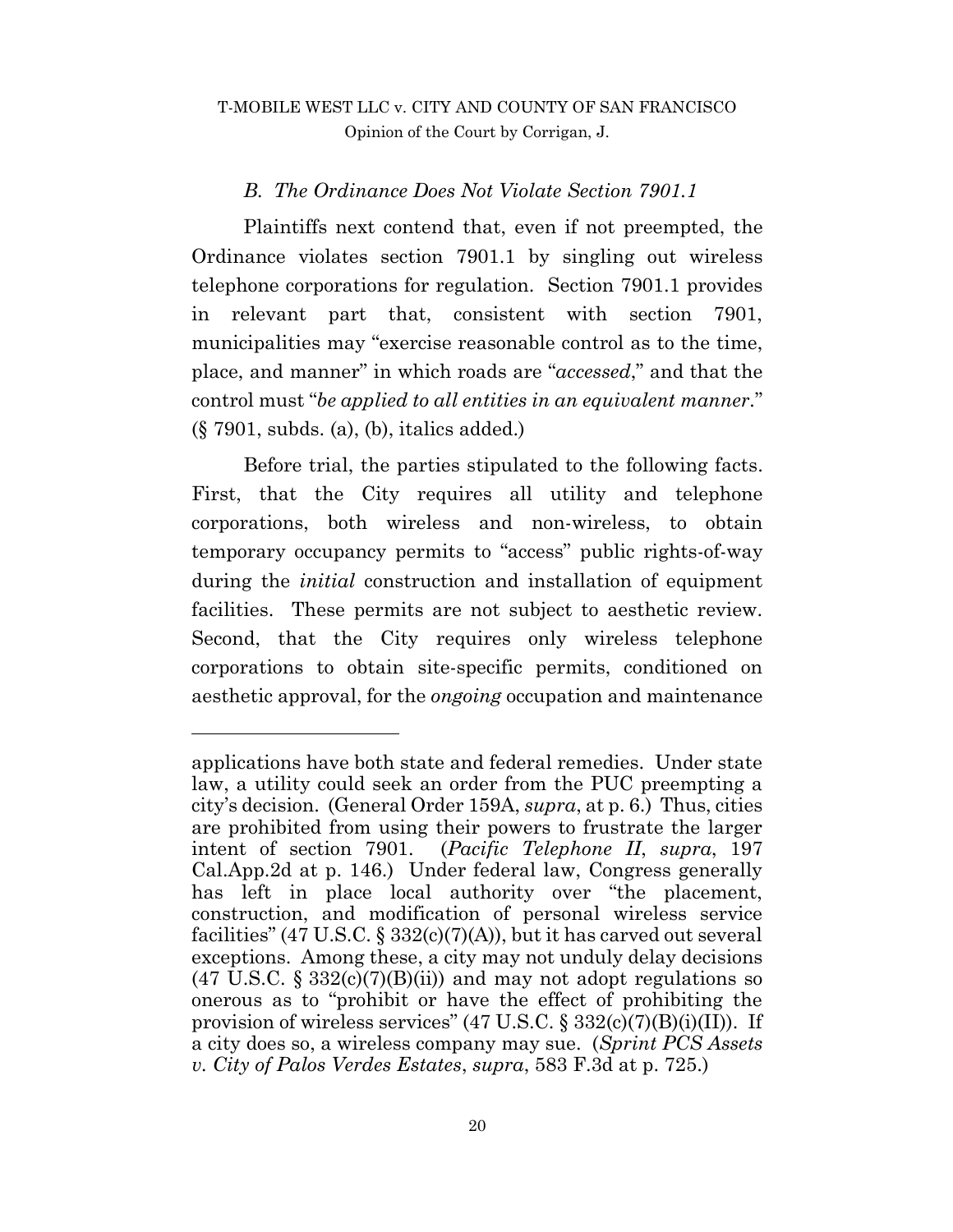of equipment facilities in public rights-of-way. The trial court and the Court of Appeal held that section 7901.1 only applies to *temporary* access to public rights-of-way, during initial construction and installation. Because the parties had stipulated that the City treats all companies equally in that respect, the lower courts found no violation of section 7901.1.

Plaintiffs argue the plain language of section 7901.1 does not limit its application to temporary access to public rights-ofway. Rather, the introductory phrase, "consistent with section 7901," demonstrates that section 7901.1 applies to both shortand long-term access. Plaintiffs also suggest that the legislative history of section 7901.1 supports their position, and that the lower courts' interpretation of section 7901.1 "results in an incoherent approach to municipal authority."

Plaintiffs' arguments are unpersuasive. Section 7901.1 allows cities to control the time, place, and manner in which roads are "accessed." (§ 7901.1, subd. (a).) As the competing arguments demonstrate, the "plain meaning of the word 'accessed' is ambiguous." (*T-Mobile West*, *supra*, 3 Cal.App.5th at p. 358.) It could refer only to short-term access, during the initial installation and construction of a telephone equipment facility. But it could also refer to the longer term occupation of public rights-of-way with telephone equipment. (*Ibid*.) Though it would be odd for a statute authorizing local control over *permanent* occupations to specifically allow for control over the "time" of such occupations, the statute's plain language does not render plaintiffs' construction totally implausible.

However, the legislative history shows that section 7901.1 only deals with temporary access to public rights-of-way. "This bill is intended to bolster the cities['] abilities with regard to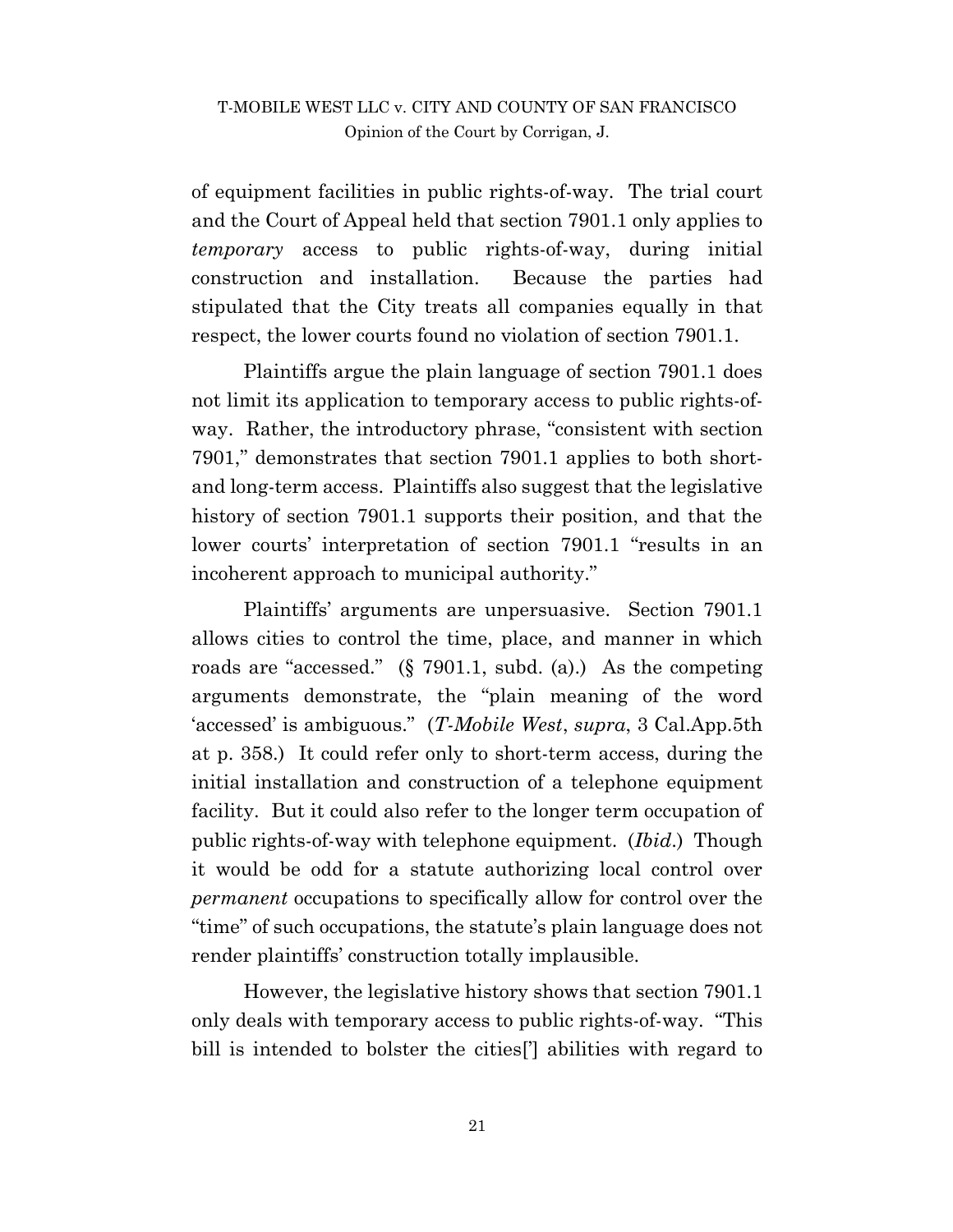*construction management* . . . ." (Sen. Rules Com., Off. of Sen. Floor Analyses, 3d reading analysis of Sen. Bill No. 621 (1995– 1996 Reg. Sess.) as amended May 3, 1995, p. 3, italics added.) Before section 7901.1's enactment, telephone companies had been taking the "extreme" position, based on their statewide franchises, that "cities [had] absolutely no ability to control construction." (Assem. Com. on Utilities and Commerce, Rep. on Sen. Bill No. 621 (1995–1996 Reg. Sess.) as amended July 7, 1995, p. 2.) Section 7901.1 was enacted to "send a message to telephone corporations that cities have authority to manage their construction, without jeopardizing the telephone [corporations'] statewide franchise." (Sen. Rules Com., Off. of Sen. Floor Analyses, 3d reading analysis of Sen. Bill No. 621 (1995–1996 Reg. Sess.) as amended May 3, 1995, p. 3.) Under section 7901.1, cities would be able to "plan maintenance programs, protect public safety, minimize public inconvenience, and ensure adherence to sound construction practices." (Assem. Com. on Utilities and Commerce, Rep. on Sen. Bill No. 621 (1995–1996 Reg. Sess.) as amended July 7, 1995, p. 2.)

To accept plaintiffs' construction of section 7901.1, we would have to ignore this legislative history. (*T-Mobile West*, *supra*, 3 Cal.App.5th at p. 358.) Contrary to plaintiffs' argument, construing section 7901.1 in this manner does not render the scheme incoherent. It is eminently reasonable that a local government may: (1) control the time, place, and manner of temporary access to public roads during construction of equipment facilities; and (2) regulate other, longer term impacts that might incommode public road use under section 7901. Thus, we hold that section 7901.1 only applies to temporary access during construction and installation of telephone lines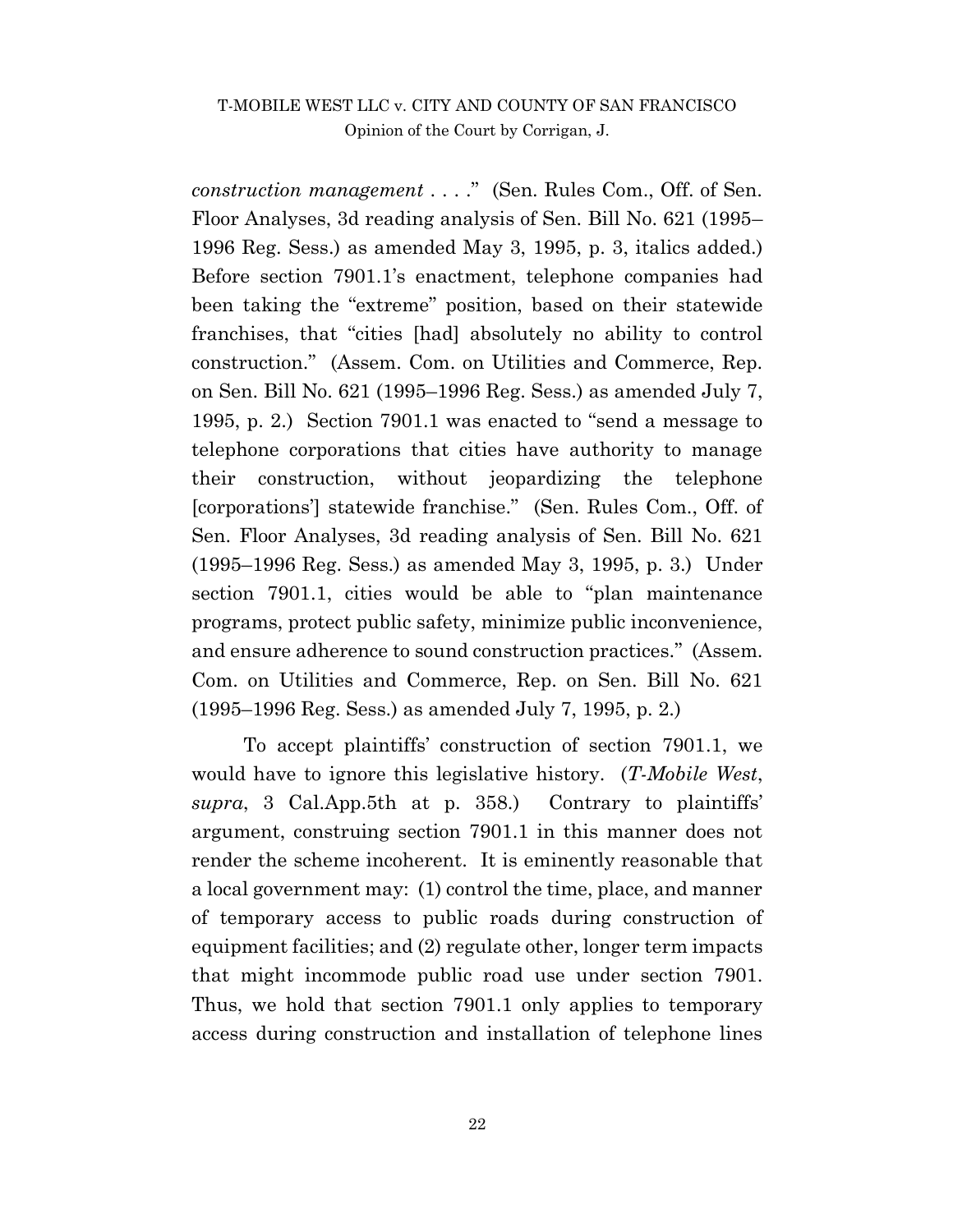and equipment. Because the City treats all entities similarly in that regard, there is no section 7901.1 violation.

#### **III. DISPOSITION**

The judgment of the Court of Appeal is affirmed.

## **CORRIGAN, J.**

**We Concur: CANTIL-SAKAUYE, C. J. CHIN, J. LIU, J. CUÉLLAR, J. KRUGER, J. GROBAN, J.**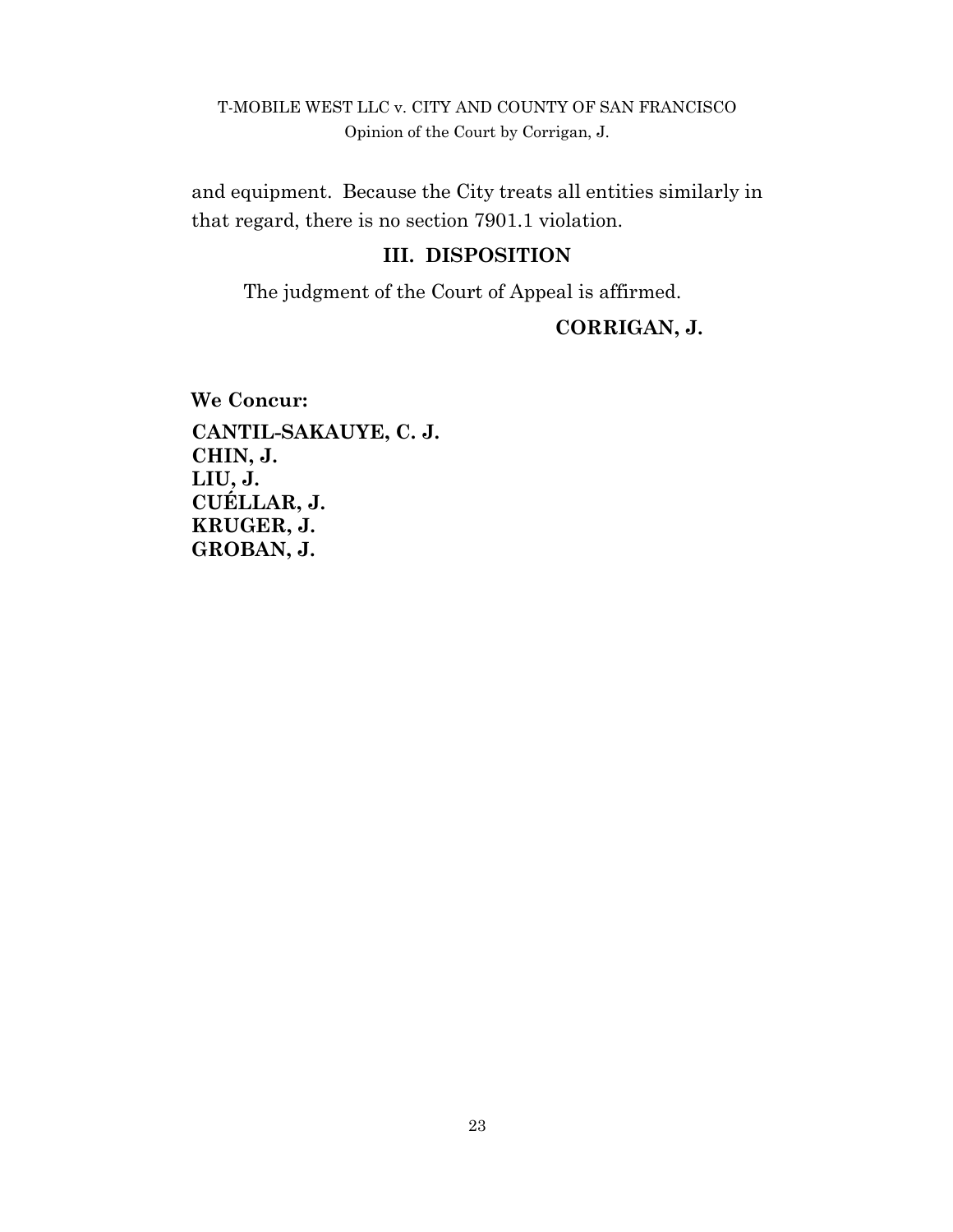*See next page for addresses and telephone numbers for counsel who argued in Supreme Court.*

**Name of Opinion** T-Mobile West LLC v. City and County of San Francisco

**Unpublished Opinion Original Appeal Original Proceeding Review Granted** XXX 3 Cal.App.5th 334 **Rehearing Granted**

**Opinion No.** S238001 **Date Filed:** April 4, 2019

**Court:** Superior **County:** San Francisco **Judge:** James J. McBride

#### **Counsel:**

Wiley Rein, Joshua S. Turner, Matthew J. Gardner, Megan L. Brown, Meredith G. Singer; Davis Wright Tremaine, Martin L. Fineman, T. Scott Thompson and Daniel P. Reing for Plaintiffs and Appellants.

**\_\_\_\_\_\_\_\_\_\_\_\_\_\_\_\_\_\_\_\_\_\_\_\_\_\_\_\_\_\_\_\_\_\_\_\_\_\_\_\_\_\_\_\_\_\_\_\_\_\_\_\_\_\_\_\_\_\_\_\_\_\_\_\_\_\_\_\_\_\_\_\_\_\_\_\_\_\_\_\_\_\_**

Janet Galeria; Jenner & Block, Scott B. Wilkens, Matthew S. Hellman, Adam G. Unikowsky, Erica L. Ross and Leonard R. Powell for the Chamber of Commerce of the United States of America, the California Chamber of Commerce, the San Francisco Chamber of Commerce, the Bay Area Council and the Silicon Valley Leadership Group as Amici Curiae on behalf of Plaintiffs and Appellants.

Mayer Brown, Hans J. Germann, Donald M. Falk and Samantha Booth for Pacific Bell Telephone Company and AT&T Mobility, LLC, as Amici Curiae on behalf of Plaintiffs and Appellants.

Crowell & Moring, Emily T. Kuwahara and Colin Proksel for American Consumer Institute Center for Citizen Research as Amicus Curiae on behalf of Plaintiffs and Appellants.

Wilkinson Barker Knauer, Christine M. Crowe and Craig E. Gilmore for CTIA-The Wireless Association and the Wireless Infrastructure Association as Amici Curiae on behalf of Plaintiffs and Appellants.

Dennis J. Herrera, City Attorney, Yvonne R. Meré, Chief of Complex and Affirmative Litigation, Christine Van Aken, Chief of Appellate Litigation, William K. Sanders, Erin B. Bernstein and Jeremy M. Goldman, Deputy City Attorneys, for Defendants and Respondents.

Rutan & Tucker, Jeffrey T. Melching and Ajit Singh Thind for League of California Cities, California State Association of Counties, International Municipal Lawyers Association and the States of California and Nevada Chapter of the National Association of Telecommunications Officers and Advisors as Amici Curiae on behalf of Defendants and Respondents.